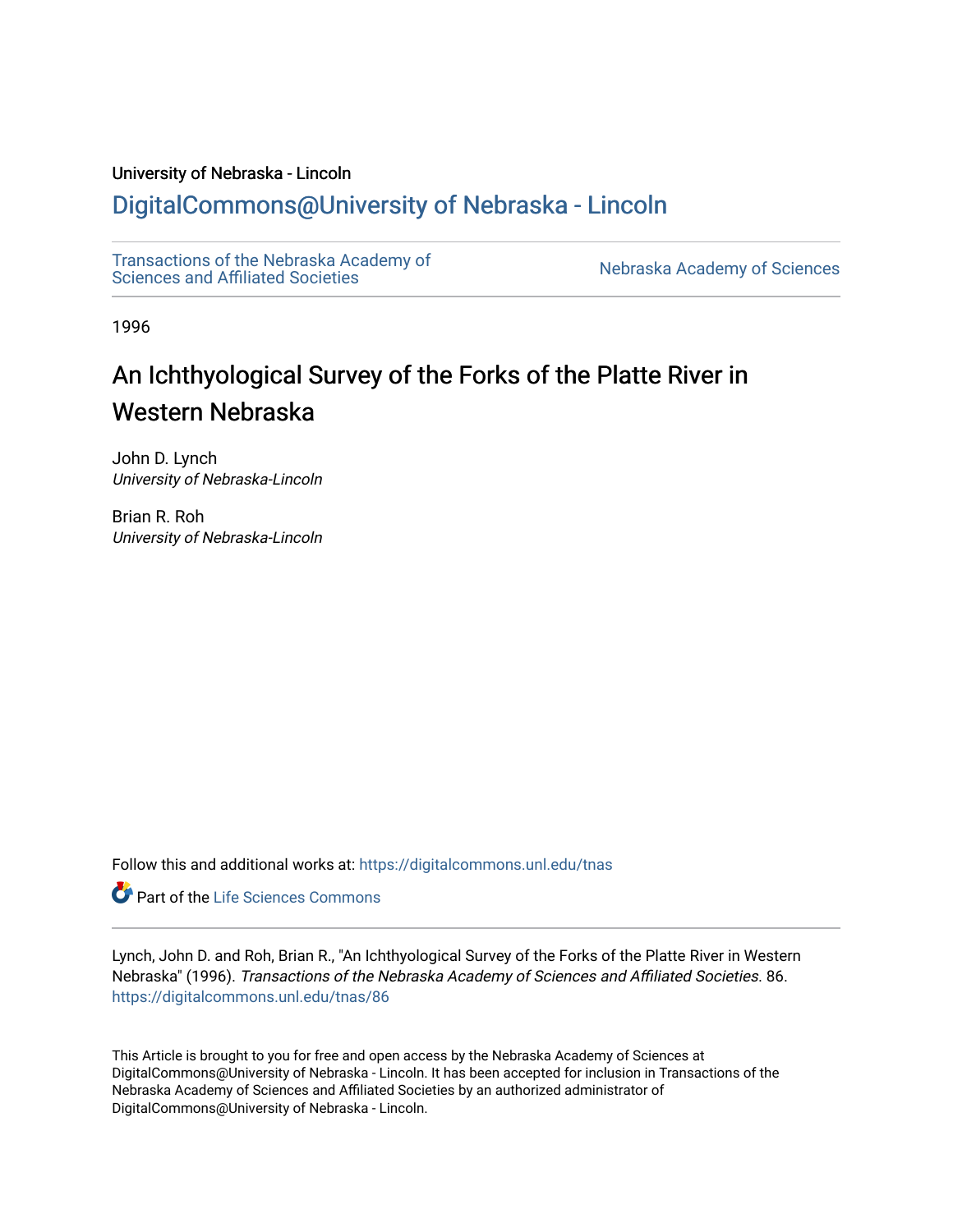## AN ICHTHYOLOGICAL SURVEY OF TIlE FORKS OF THE PLATTE RIVER IN WESTERN NEBRASKA

## John D. Lynch and Brian R. Roh

School of Biological Sciences University of Nebraska-Lincoln Lincoln, Nebraska 68588-0118

#### *ABSTRACT*

An ichthyological survey (1989-1995) of 31 sites on the North Platte and South Platte rivers and immediately below the North Platte diversion dam (junction of the North Platte and South Platte rivers) resulted in the captures and distributional documentation of 46 species of fishes. Four other species, found in the drainage, were captured in tributary streams only. Preserved voucher records are based on 49 sampling visits (1989-1995) to the 32 localities (approximately 55,000 specimens). An additional 42,000 nonvouchered specimens were taken, identified, and released at 17 of the localities (1980-1995). Above Lake McConaughy, the North Platte River is dominated by five species *(Cyprinella lutrensis, Hybognathus hankinsoni, H. placitus, Hybopsis dorsalis,* and *Notropis ludibundus),* whereas below Lake McConaughy the fish fauna is dominated by only four species *(Catostomus commersoni, Cyprinella lutrensis, Hybopsis dorsalis,* and *Notropis ludibundus).* The South Platte fish fauna is dominated by six species *(Cyprinella lutrensis, Hybopsis dorsalis, Notropis ludibundus, Pimephales promelas, Semotilus atromaculatus,* and *Fundulus zebrinus).* The two units on the North Platte River are each divisible into eastern and western sections, based on the compositions of the fish faunas. The eastern and western divisions are attributed to effects of the impoundment of the North Platte River by Lake McConaughy. Recent (1995) work on the South Platte River also suggests the existence of eastern and western subdivisions, but those subdivisions were not evident 10-20 yr ago. Including nonvouchered records obtained by ichthyology classes, the twelve sites on the North Platte River above Lake McConaughy harbor 15-29 species of fishes (39 species taken in total), whereas the eight sites on the North Platte River below Lake McConaughy harbor 17-29 species (34 species taken in total) and the twelve sites on the South Platte River harbor 19-33 species (37 species taken in total).

t t t

Knowledge of the distributions of fish species in western Nebraska remains very general and very few published records exist. Furthermore, aside from collections in the 1930s and 1940s (deposited in the University of Michigan's Museum of Zoology, Ann Arbor), very little in the way of vouchered collections exist. Nevertheless, popular publications, aimed at informing fishermen of the fish species, reported the distributions of most species in the western parts of the state (Morris et al., 1974). The most detailed inventory (Bliss and Schainost, 1973) focused on streams and includes few stations in the Platte River. Furthermore, nearly all preserved samples used by Bliss and Schainost were discarded in 1973, eliminating the possibility of revision of identifications. Public knowledge of the fishes of the upper parts of the Platte River in Nebraska remains based on the unpublished dissertation of Johnson (1942) and L. Morris' (1960) unpublished Masters' thesis. Johnson (1942) reported records of 26 species from the region we surveyed. He reported between one and eight species from six sites on the upper North Platte River (Henry, Morrill, Mitchell, Scottsbluff, Bayard, and Oshkosh), 14 species from one locality on the lower North Platte River (3 mi N Sutherland), and three to 12 species from three localities on the South Platte River (SW Big Springs, Brule, and Ogallala). Many of those records are mentioned by Jones (1963). The dearth of ichthyological information about the fishes of the Platte River in Nebraska is partially mitigated by the availability of some survey data for Colorado (Woodling, 1985) and Wyoming (Baxter and Simon, 1970). The Wyoming data set also includes more recent surveys of some major tributaries (Patton and Hubert, 1993; Rahel and Hubert, 1991).

In the 1840s to 1870s, this region was known to biologists and explorers as the "forks of the Platte." Although current usage reports these as "rivers," to early observers, having the benefit of knowledge of eastern drainages, these were minor streams but the forks were a clear sign of the nearby Rocky Mountains.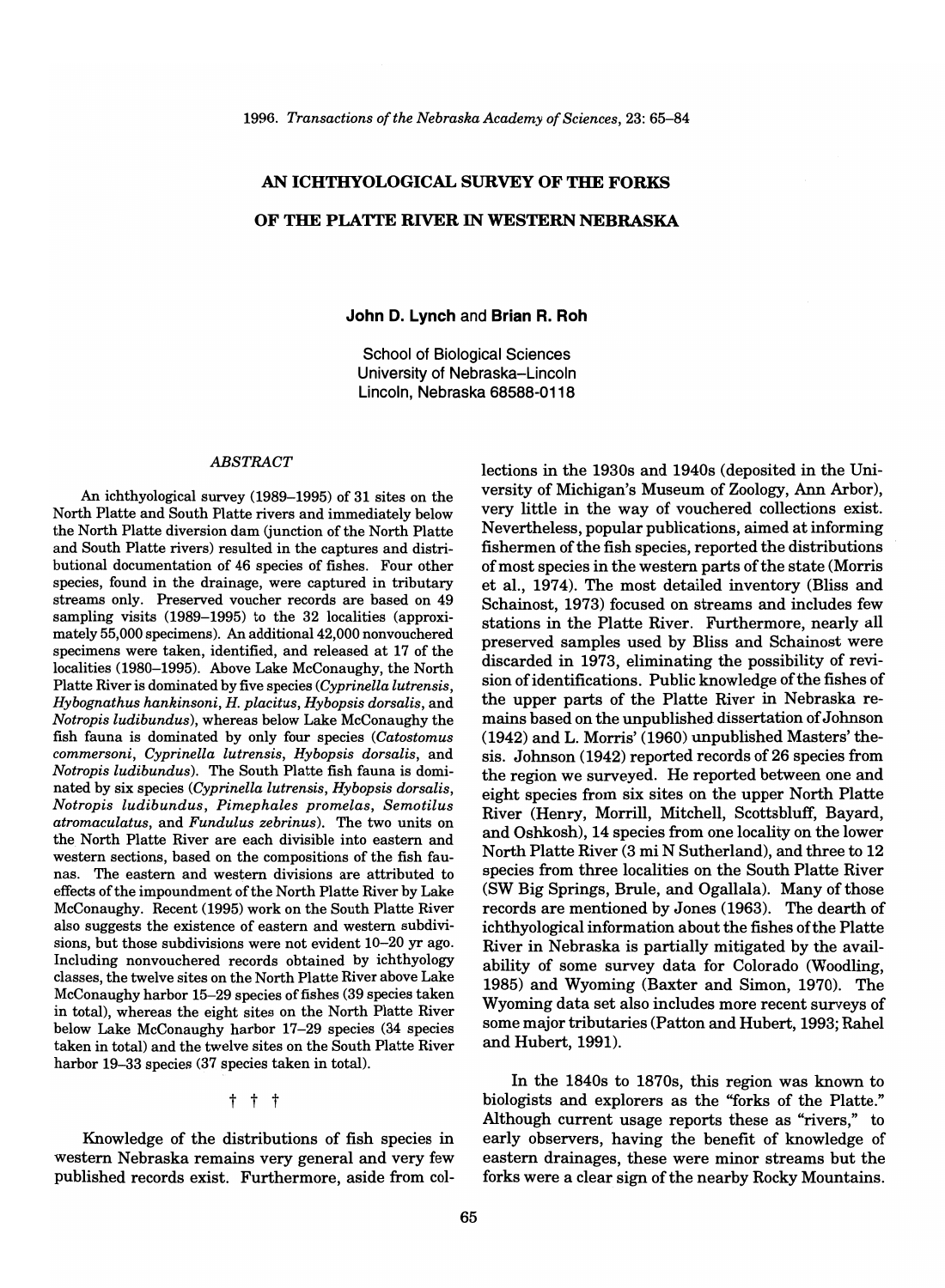

Figure 1. Map of the region discussed in this paper. Localities are numbered and county names are provided for those counties including portions of the North and South Platte rivers.

The forks extended eastward to the vicinity of modernday North Platte, Nebraska. Because we have produced the first comprehensive documentation of the ichthyofauna, we elect to use this seemingly anachronistic terminology in our title for these prairie streams.

The University of Nebraska-Lincoln established the Cedar Point Biological Station in Keith County, Nebraska, in 1975, and beginning that year and more or less continually offered a class in field ichthyology there. In 1989, the first author (JDL) began to accumulate voucher collections for the Platte River during one class activity in ichthyology class. No schedule was maintained and the dataset was viewed as inadequate by early 1995, when the authors decided to complete a detailed survey of the North and South Platte rivers in 1995. Including the samples made 1989-1992, we visited 32 sites along these two rivers and made voucher collections (Fig. 1). Most of the collecting effort was done in four trips in 1995 (March, April, September, and October) with spot collecting in June. The detailed survey (providing vouchers for records), when joined with nearly 20 years of data from class activities, represents a reasonably complete account of the fishes of the Platte rivers in western Nebraska. These data are of some importance in public policy debates as well as of interest in documenting part of Nebraska's biota.

The fish fauna of the North and South Platte rivers is made up of 51 species (excepting aliens restricted to Lake McConaughy and associated waters). However, only eight species, seven minnows *(Cyprinella lutrensis, Hybognathus hankinsoni,* H. *placitus, Hybopsis dorsalis, Notropis ludibundus, Pimephales promelas,* and *Semotilus atromaculatus)* and one topminnow *(Fundulus zebrinus)* account for 92.6% of all fishes found in these streams (Table 1).

## MATERIALS AND METHODS

Limited acquisition of museum vouchers began when JDL initiated his surveys of the introduced Western Mosquitofish, *Gambusia affinis,* (Lynch, 1988) and continued during his surveys to document changes in the distribution of the Plains Topminnow, *Fundulus sciadicus.* Lynch's sampling methods for *Fundulus sciadicus* and *Gambusia affinis* involved primarily sampling with aquatic dipnets. However, beginning in 1989, JDL devoted limited time to the documentation of distributions of all fish species in the North and South Platte rivers. Two stations were sampled in 1989, three in 1990, one in 1991, one in 1993, and 27 in 1995. Fifteen stations were sampled twice in 1995. In 1995, we undertook to complete that inventory by sampling every accessible station along those two rivers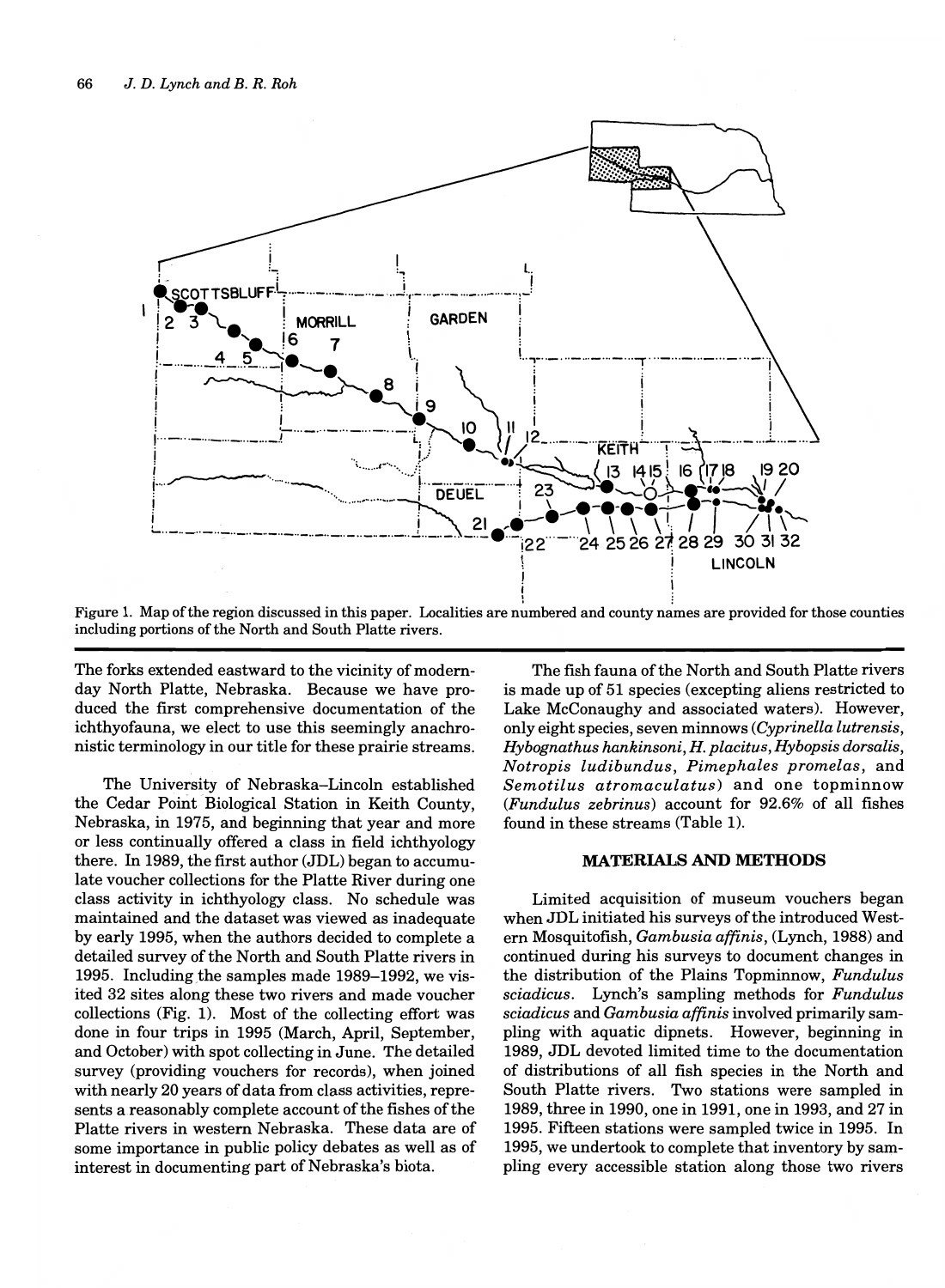| Rank | <b>Name</b>             | <b>Upper NP</b> | <b>Lower NP</b>  | <b>South P</b> | <b>Incidence</b> | Percent |
|------|-------------------------|-----------------|------------------|----------------|------------------|---------|
|      | Notropis ludibundus     | 3627            | 4090             | 8733           | 32               | 30.8    |
| 2.   | Hybopsis dorsalis       | 2445            | 3649             | 9175           | 32               | 28.6    |
| 3.   | Hybognathus hankinsoni  | 3669            | 181              | 3203           | 21               | 13.2    |
| 4.   | Hybognathus placitus    | 4118            | $\boldsymbol{0}$ | 5              | 8                | 7.7     |
| 5.   | Pimephales promelas     | 1030            | 193              | 1328           | 30               | 4.8     |
| 6.   | Cyprinella lutrensis    | 529             | 592              | 549            | 25               | 3.1     |
| 7.   | Semotilus atromaculatus | 129             | 219              | 965            | 30               | 2.4     |
| 8.   | Fundulus zebrinus       | 183             | 46               | 842            | 27               | 2.0     |
| 9.   | Campostoma anomalum     |                 | 61               | 597            | 20               | $1.2\,$ |
| 10.  | Catostomus commersoni   | 198             | 221              | 135            | 28               | 1.1     |
| 11.  | Gambusia affinis        | 251             | 116              | 171            | 27               | $1.0\,$ |
| 12.  | Carpiodes cyprinus      | 256             | 36               | 133            | 23               | 0.8     |

Table 1. Twelve most abundant species from North and South Platte Rivers.

from the points where they enter Nebraska to the diversion dam east of the city of North Platte, Lincoln County. The limited early work by Johnson used seines rather than fish toxins or electrofishing and, in order to make comparisons with those collections made more than 50 years ago, we too used seining as our means of collecting. Each station was sampled using nets of 6- 12 m  $(\frac{1}{4}$  inch [5 mm] mesh) to sample backwaters, ponds, and channels and using 2-m wide nets (mesh 1/8 to  $\frac{1}{4}$  inch [2-5 mm]) to sample bank and obstruction microhabitats. Heavy duty aquatic dipnets were used to sample waters choked with algae, debris, and submerged vegetation. Sampling continued until we failed to add species to the sample or until we had collected all species expected (based on previous sampling efforts). Some of the stations were also sampled by Bazata (1991) using electroshocking. In addition to these samples, we used the unvouchered records obtained during some 20 yrs of class activities by JDL's ichthyology classes wherein fishes were captured, identified, counted, and released. The vouchers documenting these distributional data are deposited at primarily three institutions. Much of the documentation of distributional data for *Gambusia affinis* is deposited at the University of Kansas Natural History Museum, Lawrence, and the University of Michigan's Museum of Zoology, Ann Arbor, while the vouchers (639 lots) for the ichthyofauna in general (39 major collections from 32 localities) are deposited at the University of Nebraska State Museum, Lincoln (ZM 5984-6176, 6990- 7135,7156-7245,7406-7510,7902-7997).

Some of the taxonomy employed here might be unfamiliar to some biologists. The classification followed here is the same as was used in Mayden (1992). The most obvious differences from traditional usages concern native minnows, where the contents of the traditional genera *Hybopsis* and *Notropis* are revised substantially following Mayden (1989).

## SAMPLING STATIONS

The species represented by vouchers are indicated using a species number that corresponds to the list of species given in the Accounts of Species. Our vouchers are not indicated by museum number or field number if they are deposited in the University of Nebraska State Museum (UNSM, ZM series). Those records not vouchered by us are not included in the numbered lists but are identified in the text. The habitat descriptions apply to the collections made by us between 1989 and 1995. Some of the localities, especially those in Keith County, Nebraska, have been visited repeatedly by JDL's ichthyology classes. In those cases, frequency-ofcollection data are provided as well as the listing of species.

### North Platte River

1. Stateline Island, 0.6 mi S Henry, Scottsbluff Co. T23N R58W Section 4, SE¼ se¼. Main channel, backwaters, isolated pool; depths to 0.6 m. Johnson (1942) reported eight species from this locality. A collection of 17 species reported (Rahel and Hubert, 1991) as being from the North Platte River at the mouth of Horse Creek is actually this locality (W. A. Hubert, pers. comm.). This locality was sampled twice (June 1988 and June 1990, 9 and 12 species, respectively) by employees of the Nebraska Department of Environmental Control (DEC) (Bazata, 1991). [2 September 1995, 18 species]. We did not encounter *Campostoma anomalum* at this site (found by Johnson, 1942, and each DEC sampling) or did we find *Phenacobius mirabilis* (found by Johnson, 1942). Johnson (1942) also took *Ameiurus melas* at this site but no one else has taken the species there. Rahel and Hubert (1991) reported *Luxilus cornutus, Lepomis cyanellus,* and *Micropterus salmoides,* species not taken by others when sampling this locality. A total of 24 species is known from this locality and all are vouchered (UMMZ, USNM, and UW). The only species unique to this site is *Etheostoma nigrum.*  Species: 7, *S,* 9, 11, 13, 14, 15, 17, 19, *20,* 23, 24, 25, 26, 29, 34, 35,47.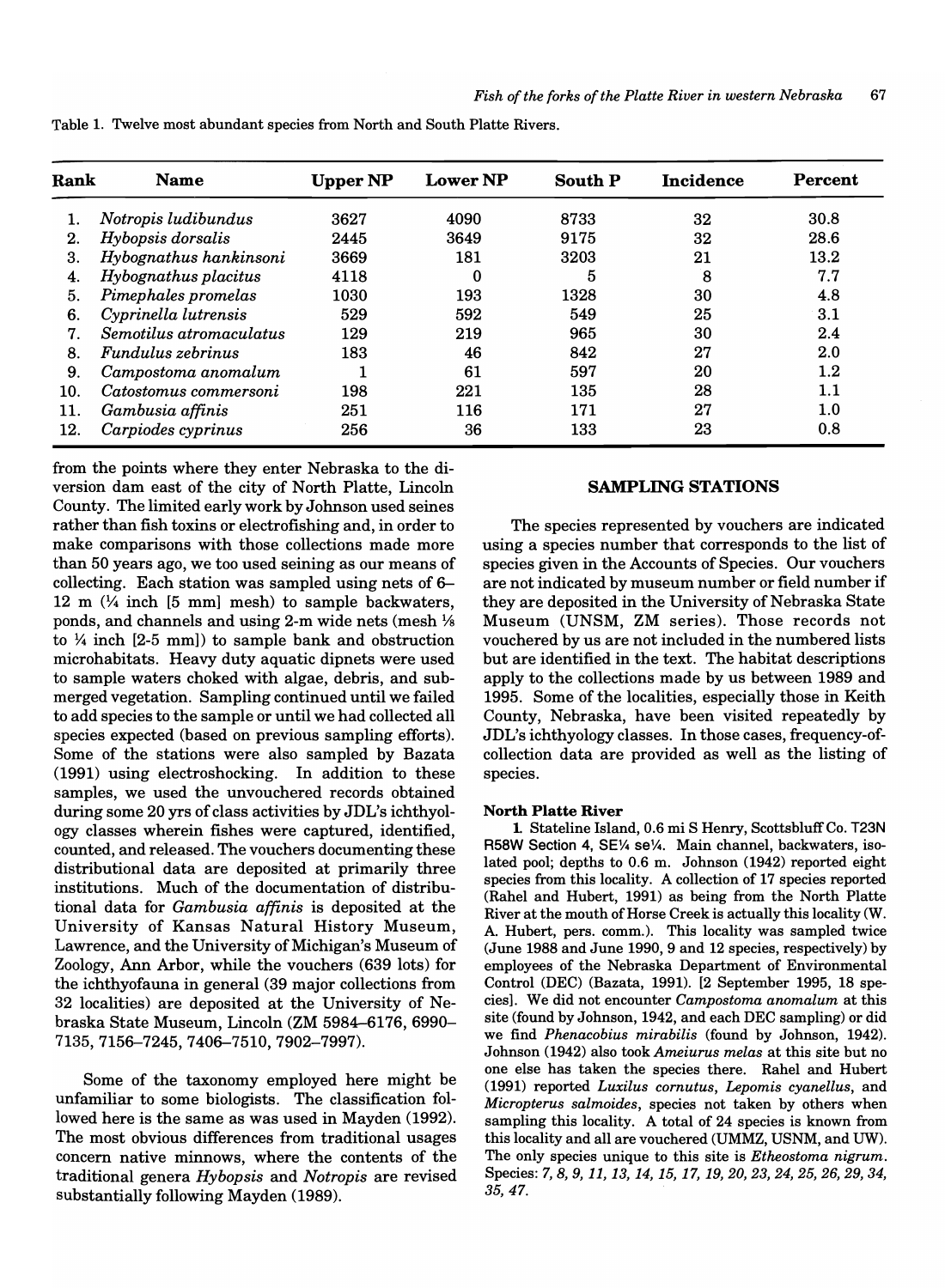2. 2 mi S Morrill, Scottsbluff Co. T23N R57W Section 27  $NW\frac{1}{4}$  sw $\frac{1}{4}$ . Main and side channels, limited access to backwater habitats; depth to 0.8 m. Johnson (1942) took seven species here, including *Pomoxis annularis.* This locality was sampled by Morris (1960) and is his station 23 where he took 15 species, including *Hybognathus placitus, Platygobio gracilis,*  and *Salmo trutta,* during his five sampling visits in 1959. [22 July 1989,14 speciesl. Eighteen species are known from this site but three are not vouchered. We do not think that this locality has been sampled adequately. Species: 7, 8, 9, 11, 13, *14,15,17,20,23,25,26,34,38.* 

3. 1.2 mi S Mitchell, Scottsbluff Co. T23N R56W Section 34 NW1/4 nw1/4. Main channel with very little backwater habitat; depth to 1.0 m. Johnson (1942) reported seven species, including *Etheostoma spectabile* (actually from drainage ditches entering the river rather than the river proper). DEC sampled the site in June 1990 and took 13 species including *Oncorhynchus mykiss, Platygobio gracilis, Noturus flavus,* and *Lepomis cyanellus.* [2 September 1995, 12 speciesl. Only 17 species are known from this inadequately sampled locality and only 13 are represented by vouchers. Species: 8, 9, 11, 13, 14, 15, 17, *20,* 23, 25, 26, 35.

4. Terrytown, Scottsbluff Co. T22N R55W Section 26 SE<sup>1</sup>/<sub>4</sub>. Our collections were made just W of US Hwy 71 bridge in main and side channels; one small backwater, 1.2 m deep. Johnson (1942) reported four species from the immediate vicinity of Scottsbluff including *Fundulus zebrinus,* a species not vouchered in our collecting. [22 July 1990, 17 speciesl. In addition to the voucher collection, classes visited this locality in July 1991 and August 1993. On these nonvoucher dates, we took 21 and 19 species, respectively. Nonvouchered species are *Oncorhynchus mykiss* (1991), *Dorosoma cepedianum*  (1991 only), *Fundulus zebrinus, Lepomis macrochirus (1991), Pomoxis annularis* (1991), *Etheostoma spectabile* (1991), and *Perca flavescens* (1993). Twenty-four species have been taken at this site, 19 of which are vouchered in museum collections. Species: 7, 8, 9, 11, 13, 14, 17, 18, *20,* 23, 24, 25, 26, 31, 35 (UMMZ 220419), 38, 42.

5. 0.3 mi N Melbeta, Scottsbluff Co. T21N R53W Section 18 SW $\frac{1}{4}$  sw $\frac{1}{4}$ . Side channel habitats only; depth to 0.6 m. This locality was sampled by Morris (1960) and is his station 22. Morris (1960) sampled the locality five times in 1959 and obtained 11 species including *Hybognathus hankinsoni* (not taken by us). JDL took *Gambusia affinis* at this site in 1990. [2 September 1995, 13 speciesl. Only 15 species are known from this site (14 as vouchers). It is undersampled. Species: 7, 8, 9, 11, 13, 14, 16, 17, *20,* 23, 24, 25, 29, 35 (UMMZ 220422).

6. 1.8 mi S Bayard, Morrill Co. T20N R52W Section 4, SWV4. Johnson (1942) took *Fundulus sciadicus* at this locality. [22 July 1990, 15 speciesl. Classes visited this locality in July 1991 and took 15 species including five not taken in 1990 and not vouchered *(/ctalurus punctatus, Noturus flavus, Lepomis cyanellus, Micropterus salmoides,* and *Etheostoma spectabile).* This locality has been undersampled, but 16 species are represented by vouchers and five others are not vouchered. Species: *3,7,8,9,11,13,14,15,17,20,23,25,26,*  34,43.

7. 1 mi NNE Bridgeport, Morrill Co. T20N R50W Section 28 SW1/4 nw1/4. Main channel, side channel, small backwaters. Morris (1960) sampled at the Bridgeport Recreation Area, a few hundred meters upstream of our station. [28 October 1995, 13 speciesl. An ichthyology class sampled this site in

July 1990 and took 13 species (all vouchered) including *Dorosoma cepedianum, Moxostoma macrolepidotum, Fundulus sciadicus,* and *Noturus flavus,* species not taken in October 1995. Morris (1960) took 14 species at his station 21 (five samples during 1959) including *Platygobio gracilis,* a species we did not encounter here. Including Morris' (1960) records, only 18 species are known from this site (17 as vouchers). Species: 2, *7,8,9,11,13,14,15,16,17,20,23,26,30,33,34,*  35.

8. 1 mi SW Broadwater, Morrill Co. T19N R48W Section  $28$  SE $\frac{1}{4}$  sw $\frac{1}{4}$ . Main channel and small backwaters. Additionally, a small seepage stream heavily choked with aquatic vegetation on the north side of the river was sampled. [21 July 1991, 15 speciesl. JDL sampled the seepage stream 23 July 1990 and took five species *(Campostoma anomalum, Cyprinus carpio, Pimephales promelas, Fundulus sciadicus,*  and *Etheostoma spectabile)* vouchered as JDL 90.53. The locality was also visited by an ichthyology class in August 1993, when we took 17 species, including *Rhinichthys cataractae* (not vouchered) and *Gambusia affinis* (vouchered as JDL 93.10). Eighteen species are known from this site (17 as vouchers). Species: 7, 9, 11, 12, 13, 14, 16, *17,20,23, 27,*  29, 33, 34, 35, 42, 48.

9. 0.7 mi SW Lisco, Garden Co. T18N R46W Section 32 NE<sup>1</sup>/<sub>4</sub> sw<sup>1</sup>/<sub>4</sub>. [22 July 1989, 12 species (main channel and backwaters); 28 October 1995, 17 species (backwater)l. This locality was sampled by Morris (1960) and is his station 20. Morris took 12 species (three sampling visits) including *Dorosoma cepedianum* and *Catostomus catostomus,* species not taken by us. Twenty species are known (18 as vouchers) from this locality. Species: 7, 9, 11, 12, 13, 14, 15, 16, 17, *20,*  23, 24, 26, 29, 33, 34, 35, 45, 48.

10. 1.5 mi S Oshkosh, Garden Co. T16N R44W Section 10  $NE\$ /4 nw $\frac{1}{4}$ . Side and main channels (depth to 0.5 m); small backwater habitats on islands. [3 June 1995, 11 species; 2 September 1995, 16 species]. Johnson (1942) sampled at this locality in 1940 and took eight species, including two centrarchids *(Lepomis cyanellus* and *Micropterus salmoides)*  not taken by us in either of our 1995 samples. An ichthyology class sampled here in July 1990 and took 13 species (only *Noturus flavus* was vouchered, FMNH 103557); *Dorosoma cepedianum, Lepomis cyanellus, L. macrochirus, Micropterus salmoides,* and *Morone chrysops* were not vouchered. Twentysix species have been collected at this locality but only 21 are represented by vouchers. Species: 1,7,8,9,11,13,14,15,16, 17, 19, *20,* 23, 26, 29, *30* (FMNH 103557), 33, 34, 35.

11 1 mi SSW Lewellen, Garden Co. T16N R42W Section 33 SW $\frac{1}{4}$  ne $\frac{1}{4}$ . [2 September 1995, 17 species]. The habitat consists of broad shallow channels with modest depth along each shore (to 0.5-1.0 m). Backwaters occur on shallow islands. A large *Typha* marsh on the north bank provides cool lentic waters (the marsh was not sampled in September 1995). Ichthyology classes have sampled this site previously (June 1980, August 1988, and July 1993, 12, 17, and 16 species, respectively). In 1980, we also took *Morone chrysops*  and *Stizostedion vitreum* at this site, and in 1988 we took those species and *Etheostoma spectabile.* The 1993 sampling included *Culaea inconstans, Lepomis macrochirus, Etheostoma spectabile,* and *Stizostedion vitreum,* species not vouchered in *1995. Culaea inconstans* is vouchered for the locality (JDL 93.1), as is *Etheostoma spectabile* (JDL 90.44). Twenty-two species are known by us from this site (19 are vouchered). Species: 2, 7,9, 11, 13, 14, 15, 16, *17,20,23,24,26,29,33,34,*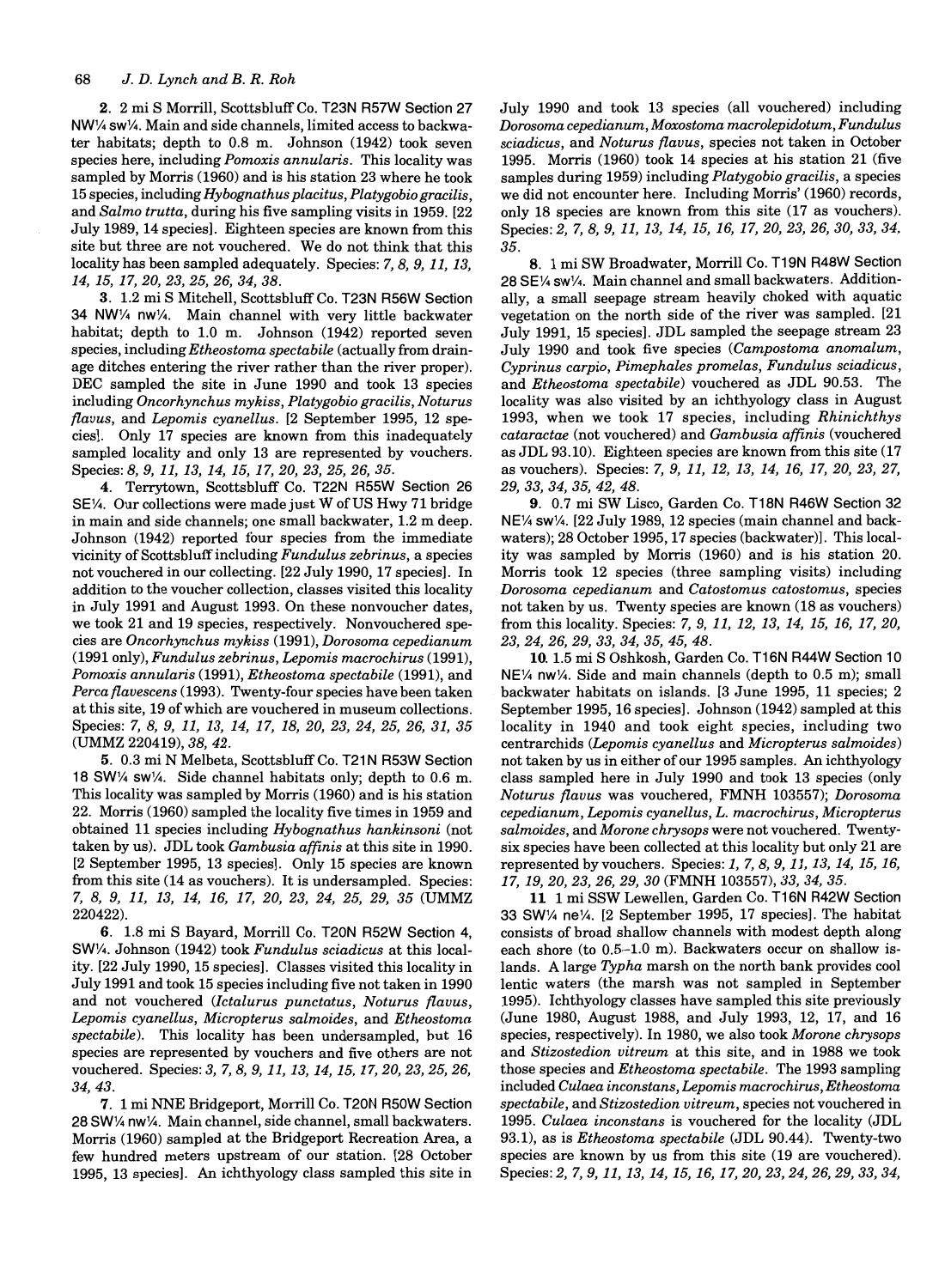35,37,48.

12. 1.5 mi SE Lewellen, US Highway 26 bridge, Garden Co. T16N R42W Section 34 NE1/4 se1/4. The habitat consists of a main channel (to about 1 m deep) and side channels (less than 0.5 m). Some backwater habitat occurs on the large islands just west of the bridge. On one island is a *Typha*ringed pond, rarely in contact with the river. On the northwest side of the bridge is a large borrow pit up to 2 m deep (not sampled in 1995). [2 September 1995, 15 species]. Ichthyology class records for six other visits (June 1980, July 1981, August 1981, June 1982, July 1987, and July 1993) are available but not vouchered. *Micropterus salmoides* was vouchered for this locality on 28 October 1995 (ZM 7902). Those data are summarized as follows (the number in parentheses following the species number [see list in Accounts of Species] reports the number of visits in which the species was taken at this site [of 7 visits])—vouchered:  $2(5)$ ,  $7(5)$ ,  $11(7)$ , *13(7),14(7),15(2),16(5),17(3),20(6),23(3),26(3),* 29(6), 34(7), *35(1), 50(5);* nonvouchered: 9(5), 27(6), *30(1),* 33(3), 38(6), *39(5),40(3),42(4),43(1),44(1),45(5),48(1),49(2). Esox lucius*  was taken at this station once in the early 1980s but was not vouchered. Twenty-nine species have been found at this locality but only 15 are vouchered in museum collections.

13. 0.7 mi SW Keystone, Keith Co. T14N R37W Section 5 SW<sup>1</sup>/4 sw<sup>1</sup>/<sub>4</sub>. [15 April 1995, 11 species; 7 June 1995, 12 of 16 species vouchered]. Morris (1960) sampled this locality (his station 17) twice in 1959 and found 14 species *(Catostomus commersoni, Cyprinella lutrensis, Hybognathus hankinsoni, Fundulus zebrinus,* and *Etheostoma spectabile* only taken once in the two visits). Frank B. Cross collected at this site on 11 September 1959 and found 16 species *(Cyprinella lutrensis, Cyprinus carpio, Lepomis cyanellus,* and *Micropterus salmoides* not vouchered); Cross' collection is preserved at the University of Kansas (4843-53; species: 7, 8, 9, 12, 14, *17,20,*  23, 25, 26, 33, 34). DEC sampled this site in September 1988 and obtained species 3, 6, 7,8, 9, *14,20,26,45, and 50.* JDL's ichthyology classes sampled it in June 1978, June 1980, August 1981, July 1983, July 1992, August 1993, June 1995, and July 1995. The species list is based on eight visits by JDL's ichthyology classes and our collection of 15 April 1995 (number in parentheses records frequency of capture, of nine visits). Species (vouchered): 8(9), 9(9), 12(8), 15(4), 17(8), *20(9),* 22(1), 23(6), 25(9), 26(9), 37(1), 38(4), 48(1), 49(2); (nonvouchered): 3(1), 7(2), 13(1), 14(6), 29(1), 34(3), 41(1), *45(2), 50(2). Esax lucius* was taken in 1975 but neither specimen was deposited as a museum voucher. Twentyseven species are known from this locality but only 17 have been vouchered (including three species vouchered on the basis of Cross' 1959 collection (7 [KU 4843], 33 [KU 4850], 34 [KU 4849]).

**14.** 4 mi N, 0.5 mi W Paxton, Keith Co. T14N R35W Section 18 SE1/4 se<sup>1</sup>/4. Main channel (to 1.0 m), sheltered pond on island, attached borrow pit on north side of river, heavily vegetated side channel along north shore. [15 April 1995, 14 species; 28 June 1995, 10 of 14 species vouchered]. Ichthyology classes also sampled the locality eight other times since 1980 (June 1980, August 1981, June 1986, July 1987, August 1990, July 1992, July 1993, and August 1993), securing 19, 18, 16, 15, 11, 14, 18, and 19 species, respectively. Species (vouchered): 9(10), 12(8), 15(7), 17(10), *20(8),* 22(1), 23(9), 26(10), 33(10), 34(9), 35(4, since 1990), 37(3), 38(9), *40(9),*   $42(10), 48(6)$ ; (nonvouchered):  $2(2), 5(4), 7(3), 8(1), 13(4), 14(7)$ , 25(1), 27(4), 41(1), 43(3), 44(2), 49(3), *50(1).* Twenty-nine

### *Fish af the farks af the Platte River in western Nebraska 69*

species have been found at this locality and 16 are vouchered.

15. 0.5 mi N Sarben, Keith Co. T14N R35W Section 22 NE1/4 se1/4. In addition to the main channel and a side channel on the north bank, collectors routinely visited a large pond occupying most of the large island immediately west of the bridge. In April 1995, we collected along a side channel, heavily clogged with algae, on the south bank. [15 April 1995, 12 species; June 1995, 13 species]. Additionally, ichthyology classes sampled this site in August 1989, August 1990, August 1991, and July 1992, taking 13, 14, 16, and 10 species, respectively. Species (vouchered):  $9(5)$   $12(4)$ ,  $15(3)$ ,  $17(6)$ , *20(5),23(5),23(5),26(4),33(6),34(6),35(5),* 37(3), 38(4), *40(4),*  42(5),48(4); (nonvouchered); 7(2), 8(1), 11(1), 14(4). Only 20 species (16 as vouchers) are known from this locality (no more than three kilometers below station 14, where 29 species are known), which does not have as much lentic waters.

16. 3.5 mi N Sutherland, Lincoln Co. T14N R33W Section  $4$  SW $\frac{1}{4}$  sw $\frac{1}{4}$ . This is probably the same station sampled by Johnson (1942), "3 mi N Sutherland", and by Morris (1960), "3 mi N, 1 mi W Sutherland". The habitat consists of main and side channels as well as pools associated with bridge supports. Just west of the bridge, along the northern bank, is a sluggish, cold stream. [24 March 1995, 10 species; 17 June 1995, 18 species1. In addition, an ichthyology class collected here in August 1988 and took 20 species. Species (vouchered): 9, 11, 12, 13, 15, 17, *20,* 22, 23, 26, 33, 34, 35, 38, *40, 41;*  (nonvouchered): 7, 8, 14,29,37,43,48. Twenty-three species are known from this site.

17. 4 mi N, 2 mi W Hershey, Suburban Canal diversion, Lincoln Co. T14N R32W Section 7 SW1/4 nw1/4. [6 June 1995, 9 species; 24 June 1995, 20 species]. A deep swift pool lies immediately below the diversion dam. A small seepage stream, heavily choked with vegetation, enters the river on the north shore just below the diversion dam. The impoundment above the diversion was also sampled (24 June 1995) but with only limited success. This locality was sampled by Morris (1960) four times in 1959 (his station 15). Morris (1960) found 13 species, ten of which we obtained as well. He reported *Fundulus sciadicus* (which we have seen but failed to capture at the site) and *Pamoxis annularis,* records we think correct, and *Natrapis blennius,* a record we doubt. Species: 2, 7, 8, 9, 11, 12, 13, 14, 15, 17, *20,* 22, 23, 26, 27, 34, 35, 36, 38, *40, 42.*  Hybrid sunfish  $(38 \times 40)$  were found here as well. Twentythree species have been taken at this site, based on relatively few visits.

18. 3 mi N Hershey, Lincoln Co. T14N R32W Section 9 SW1/4 nw1/4. Main channel and a side channel. These are connected by a smaller channel crossing an island and forming relatively deep (to 1 m) backwaters. [14 June 1992, 10 species; 23 March 1995, 7 species; 28 June 1995, 13 species]. DEC collected here (electrofishing) in July 1988 and took species 8, 9, 11, 13, 14, 17, *20,* 26, 29, 38, *40.* Twenty-one species are known (18 as vouchers). Species: 7, 8, 9, 11, 12, 13, 14, 15, 17, *20,* 21, 22, 23, 26, 34, 35, 37, 42. Hybrids (12 x 25) were also taken here but no *Rhinichthys cataractae* have been found by us at this site.

19. 1 mi N North Platte, US Highway 83 bridge, Lincoln Co. T14N R30W Section 28 SE $\frac{1}{4}$  nw $\frac{1}{4}$ . There is a single channel here but along the north shore there are smaller side channels braiding over the large sand bar. Backwaters are abundant on the sand bar, up to 1.5 m deep. Most collecting was concentrated along the north bank and in the deeper backwaters. [15 April 1995, 16 species; 29 October 1995, 9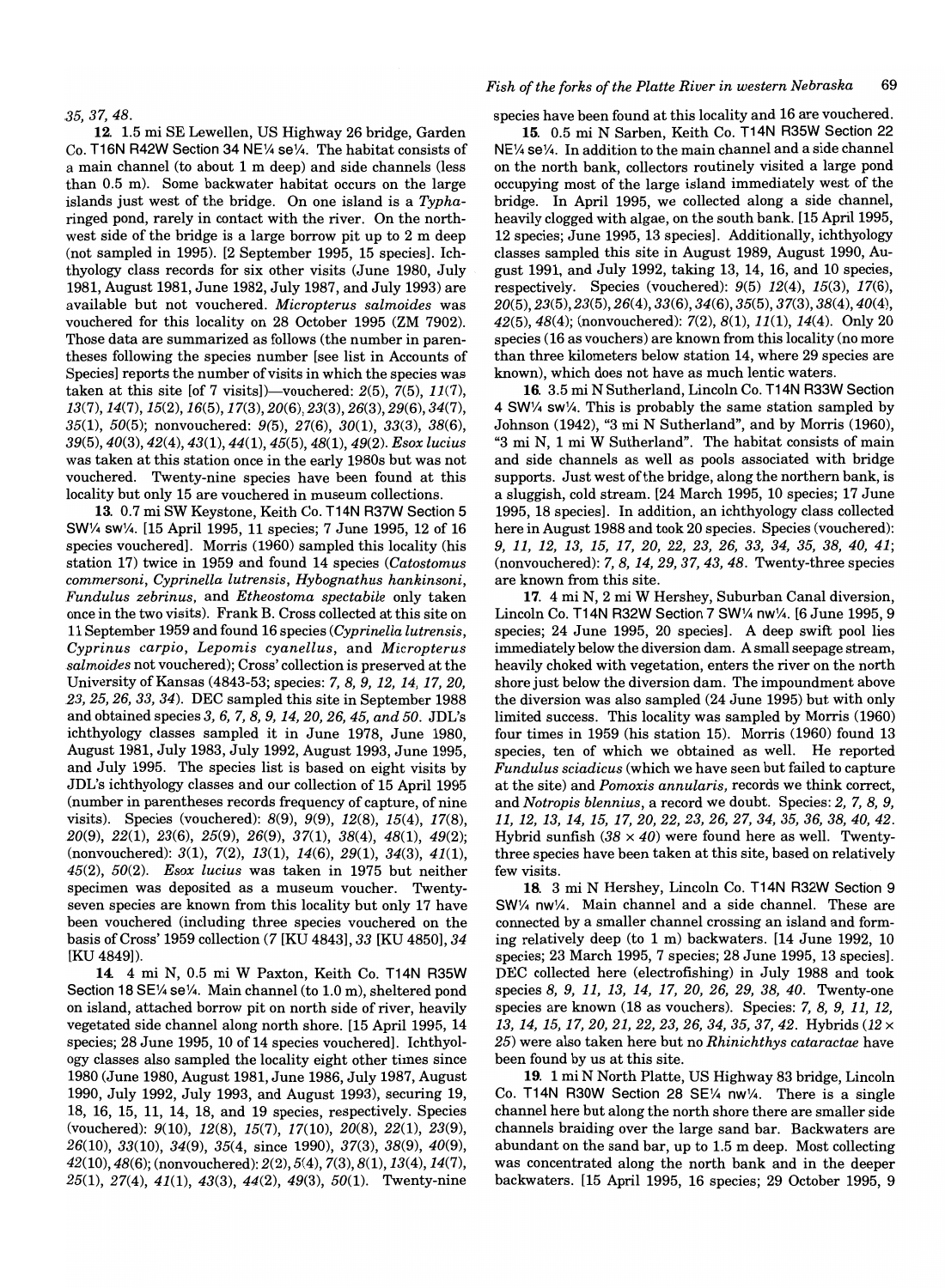





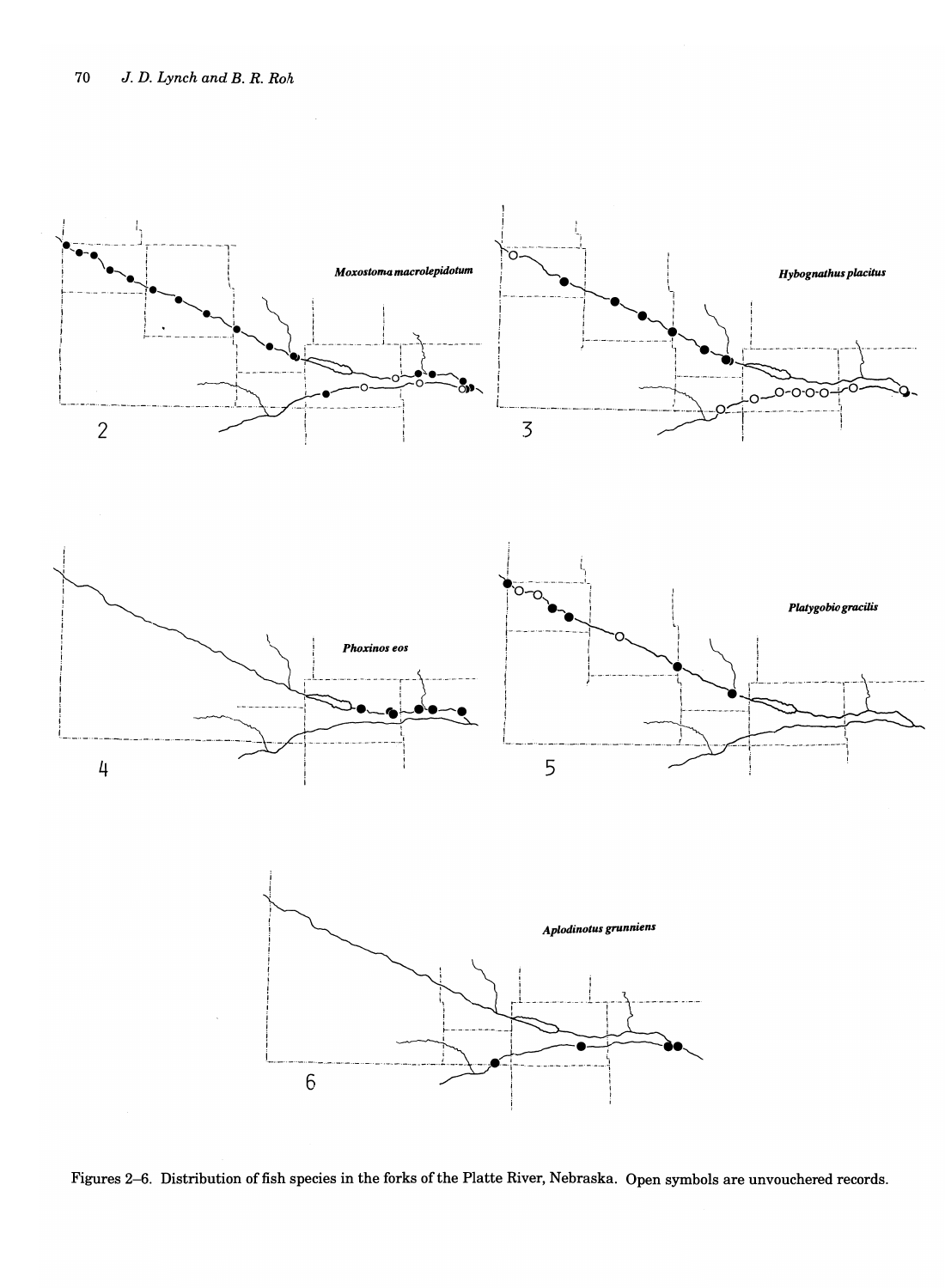speciesl. Species: 7, *9,11,12,13,15,17,20,23,26,33,34,35,*  36, 38, *40,* 42. Only 17 species are known from this site, which is inadequately sampled.

20. 2.5 mi E North Platte, US Highway 30 bridge, Lincoln Co. T13N R30W Section 1 NE1/4 nw1/4. Main and side channels (mostly shallow but occasionally to 1 m) as well as a lentic borrow pit connected to the river. [15 April 1995, 12 species; 10 June 1995, 12 species, four as vouchersl. Ichthyology classes have visited this site frequently (July 1982, August 1987, July 1988, July 1991) and DEC sampled here in September 1988. Those five visits obtained 11, 14, 20, 12, and 9 species respectively. Vouchered species for the locality are: 1, 7, 8, 13, 17, *20,* 26, 34, 35, 36, 38, 39, *40,* 42, 44, 49. All records (frequencies in parenthesis,  $N = 7$ ) are as follows:  $1(1), 2(3), 7(5), 8(2), 9(2), 11(3), 12(1), 13(7), 14(2), 16(1),$ *17(6),20(6),23(1),26(2),27(1),29(3),34(4),35(5),* 36(4, since 1987), 37(1), 38(3), 39(2), *40(7),* 41(2), 42(7), 44(4), 49(4), *50(1).* Twenty-eight species are known for this site but only 16 have been vouchered.

#### South Platte River

21. 6.5 mi SW Big Springs, Western Canal gate, Deuel Co. T12N R43W Section 13 NW% nw%. This site was completely dry in late March 1995 but was scoured in the flooding of June 1995. When we visited it 3 September 1995, the site consisted of a pool (more than 2 m deep) below the gates to the Western Diversion Canal and a small stream (2-4 m wide, 0.5 m deep) leading to the South Platte River. [3 September 1995, 18 speciesl. This may be a site visited by Johnson (1942) and described as "2 mi NE of Colorado line" where he took three species also taken by us. Species: 2, 7, 9, 13, 14, *17,20,23,26,*  27, 29, 34, 35, 38, 39, *40,* 42, 44. Classes have visited this site during the early 1990s and vouchers exist for two other species (37 and 51). Nonvoucher records are also available for species 12, 16, 21, and 49. Twenty-four species have been taken at this locality.

22. 0.6 mi S Big Springs, Deuel Co. T13N R41W Section 31 NW% sw%. The habitat consisted of a small main channel (to about 0.6 m) with sand and gravel substrate, a backwater about 1 m in depth, and a small backwater on a sandbar (source for *Fundulus sciadicus* and *Gambusia affinis).* [22 March 1995, 5 species; 3 September 1995, 11 speciesl. Species: 9, 12, 14, 17, *20,* 23, 26, 29, 33, 34, 35. Previous sampling at this locality had not yielded species 33 or 35. A class visited the site in August 1983 and took 18 species (nine of the above plus species 2, 7, 13, 15, 21, 25, 27, 38, 39). DEC sampled the site in July 1987 and found six species (12, 13, 14, 17, *20,* 23). Only 20 species have been taken at the locality and only eleven are vouchered.

23. 0.5 mi S Brule, Keith Co. T13N R40W Section 22 NE% sw%. Following the scouring floods of June 1995, the habitat at this site consisted of shallow main channels (to 0.5 m), large shallow backwaters, and isolated pools (0.3-1.0 m deep). Johnson (1942) sampled this station and found seven species (9, 12, 17, 18, 20, 26, 34). [3 September 1995, 17 speciesl. Species: 7, 9, 11, 12, 13, 14, 17, *20,* 23, 26, 29, 34, 35, 38, *40,*  42,44. The only other voucher we have for this locality is for *Rhinichthys cataractae* (ZM 2427, collected 9 July 1986). Ichthyology classes visited this site nine times between June 1978 and August 1988. The frequency distribution for the pooled species list for those nine visits is:  $2(1)$ ,  $7(3)$ ,  $9(9)$ , *12(9),13(9),14(9),15(8),16(5),17(9),20(9),21(6),* 23(9), 25(2), *26(8),27(4),34(9),37(2),38(3),39(5),40(1),42(1).* In the face

of these data, it appears certain that *Luxilus cornutus* is extirpated at this locality. This is a well-collected locality with 25 species known (18 as vouchers).

24. 0.5 mi S Ogallala, Keith Co. T13N R39W Section 7 NE%. The habitat consists of a shallow main channel (ca 0.5 m) and a few side channels. In addition, backwaters occur on some of the larger sandbars and along the banks, associated with wingdikes. Johnson (1942) sampled this station and obtained 12 species (9, 12, 15, 16, 17, *18,20,23,26,34,40,*  48). [3 September 1995,12 speciesl. Species: *7,12,14,17,20,*  21, 23, 26, 29, 34, 42, 44. Species 35 was vouchered (UMMZ 220440) for this locality in 1991. Ichthyology class activities sampled this locality seven times between June 1978 and August 1983 and secured the following (frequency in parentheses): 2(1), 6(1), 7(4), 9(6), 12(7), 13(7), 14(5), 15(5), 16(3), *17(7),20(7),21(4),23(7),26(5),27(1),29(1),34(7),* 39(4), 42(1), 49(1). Miscellaneous collecting at the locality (1975-1986) also resulted in nonvouchered records for species 25,37, and 43. The absence of *Luxilus cornutus* (reported by Johnson, 1942) suggests extirpation of that species for the South Platte River. Johnson (1942) also reported *Etheostoma exile* from this locality and we have not encountered it. In 1990, students from a vertebrate-zoology course reported to JDL that they had taken *E. nigrum* at this locality. The specimens were discarded before JDL could examine them. On the basis of JDL having observed the identification skills of those students, it is probable that the darters were either *E. exile* or *E. nigrum.* This is a well-collected locality with 26 species (not counting the *Etheostoma),* 17 of which are vouchered.

25. 0.5 mi SE Roscoe, Keith Co. T13N R37W Section 5 SE% ne%. The habitat sampled in March 1995 was a side channel and its associated backwaters in and around wingdikes. [22 March 1995, 6 speciesl. Species: *12,17,20,23,*  26, 34. In addition, *Gambusia affinis* is vouchered for this locality (UMMZ 220437). Ichthyology classes visited this locality six times between June 1982 and August 1991 and obtained the following species (frequencies in parentheses): 2(1), 7(3), 9(6), 11(1), 12(6), 13(6), 14(4), 15(4), 16(2), 17(6), *20(6),21(3),23(6),25(1),26(6),34(6),35(2,* since 1988),37(1), 38(3), 39(1), *40(1),* 42(1), 44(1), 49(2). Twenty-four species are known from the locality although only seven are documented by vouchers.

26. 5.5 mi E, 1 mi S Roscoe, Korty diversion dam, Keith Co. T13N R36W Section 8 NW% se%. The habitats below the diversion dam vary with recent flow patterns. Normally, there are one or two relatively deep (ca 2 m) pools below gate(s) and a braided main channel flowing east. When we sampled in March 1995, workers had created two channels along opposite sides of the river with a massive sand deposit between them. Following the June floods, a large pool formed all the way across the river below the dam (depth in excess of 2 m) and was drained by two or three shallow channels. [22 March 1995, 8 species; 3 September 1995, 11 speciesl. Species: 7, 9, 12, 13, 17, *20,* 25, 26, 34, 35, 39, 42, 49. *Aplodinotus grunniens* is vouchered (ZM 3920) from this locality based on a small adult taken in July 1988. In addition to these 14 species, miscellaneous collecting at this site 1987-1993 provides nonvouchered records for nine others (species 2, 8, 14, 15, 16,21,27,29, 38).

27. 0.6 mi S Paxton, Keith Co. T13N R35W Section 8 NW% se%. When we sampled the site in March 1995, the available habitat consisted of side channels to about 0.3 m and an isolated pool (0.5-0.8 m deep) under the bridge. [23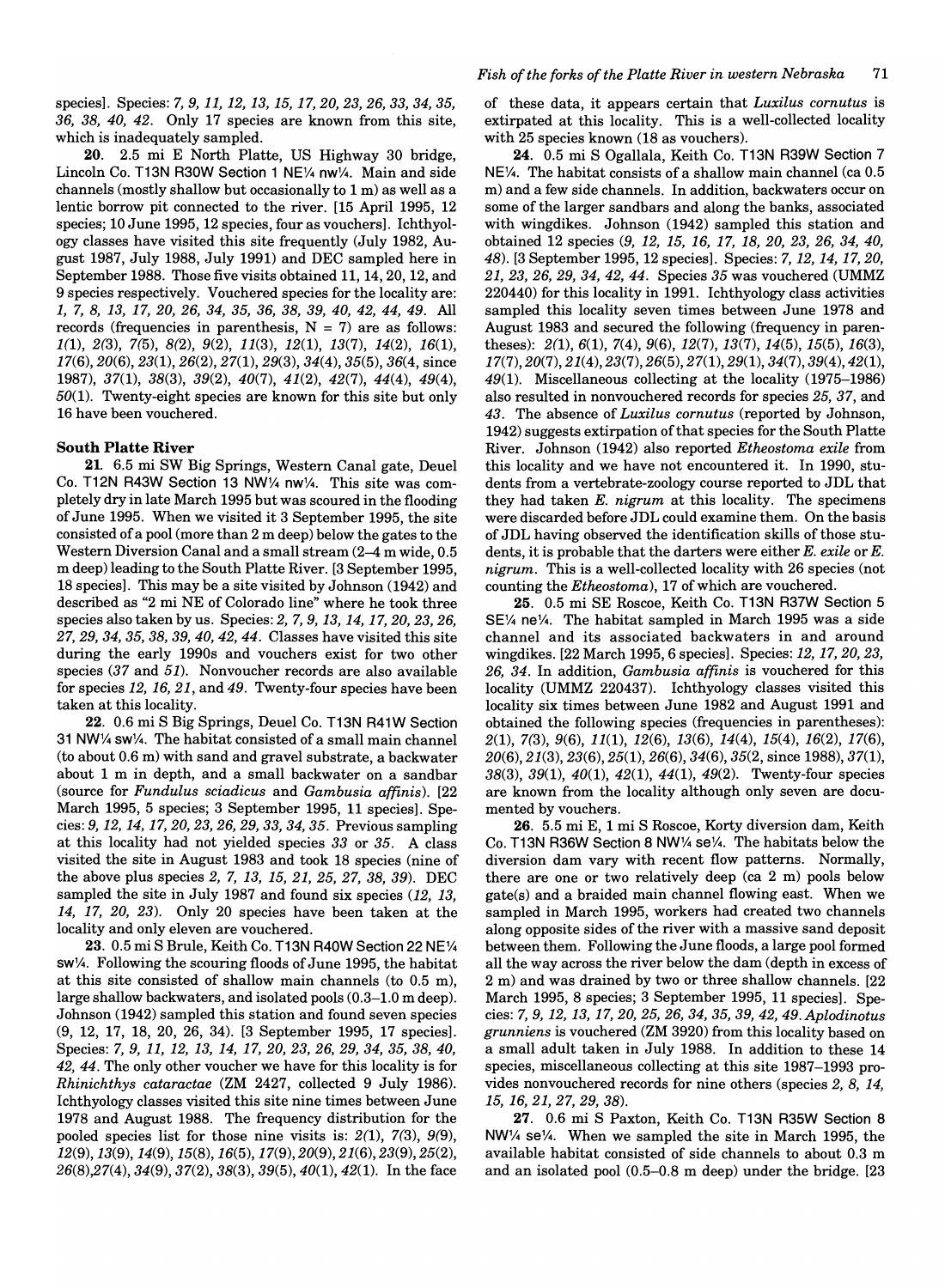March 1995, 9 species]. Species: 9, 12, 13, 15, 17, 20, 23, 26, 34. In addition, vouchers are available for *Gambusia affinis*  (ZM 1738, July 1986) and *Culaea inconstans* (ZM 1739, August 1990). Ichthyology classes visited the site seven times between July 1983 and July 1993 [July of 1983 and 1986, August of 1988, 1989, 1990, and 1991, and July of 19931 taking 16, 19,17,6,12,15, and 6 species, respectively. DEC sampled the site twice (July 1987 and June 1990) taking 9 and 10 species, respectively (but see below). Species (with frequencies in parentheses) taken in these nine samples are: 2(1), 7(4), 9(4), 12 (6), 13(8), 14(7), 15(3), 16(3), 17(8), *20(8),*  21(2),23(9),25(2),26(9),27(2),33(1),34(9),35(6, since 1986),  $37(5)$ ,  $38(4)$ ,  $39(3)$ ,  $42(1)$ ,  $49(3)$ . Not included in these data are two other DEC records for this locality *(Hybognathus argyritis*  in 1987 and *Ameiurus natalis* in 1990). We have not been able to locate vouchers for the record of H. *argyritis,* of which we are suspicious because it would be the only record from the South Platte River. Ken Bazata *(in litt.,* 17 May 1996) informed us that the *Ameiurus* record is a mistranscribed record for *Perca flavescens.* Aside from the two disputed DEC records, 23 species are known for the site (only eleven as vouchers).

28. 1.2 mi S Sutherland, Lincoln Co. T14N R33W Section 32 S<sup>1</sup>/<sub>2</sub>. In March 1995, we sampled the main channel and two small side channels as well as isolated and semi-isolated pools against the south bank. On other occasions, sampling at this locality has included a large borrow pit on the north shore just east of the bridge. The 1987 collection was made from isolated pools along the south bank and from the main channel. [29 July 1987, 8 species; 23 March 1995, 12 species1. Species: 8,9, 12, 13, *17,20,23,25,26,27,33,34,35,37,42.*  Ichthyology classes visited this site, working both the riverine habitats and the borrow pit, seven times (June 1978, July 1980, July 1981, June 1982, July 1983, July 1987, and July 1993) taking 17, 22, 21, 18, 21, 19, and 14 species, respectively (29 species in total). This was the first site in Nebraska where JDL detected feral populations of mosquitofish, *Gambusia affinis* (23 July 1981), and the site has been occupied continuously by them for the past 15 yr. The frequency distributions of these 30 species are as follows:  $2(5)$ ,  $6(1)$ ,  $7(6)$ , 8(3), 9(7), 11(3), 12(4), 13(6), 14(6), 15(1), 16(1), *17(7),20(7),*   $21(3),23(7),25(7),26(6),27(6),29(2),33(1),34(7),35(5),37(3),$ 38(5), 39(6), *40(2),* 42(5), 43(4), 44(2), 49(4). This is a wellcollected site with 30 species known (only 15 of which are known as vouchers).

29. 1.3 mi S Hershey, Lincoln Co. T14N R32W Section 32  $SE\%$  se $\%$ . In March, we sampled from a large backwater along the south levee (to 0.5 m) and in the South Channel. In October, we sampled the main channel and backwaters (1.0- 1.5 m deep) along the south levee. [23 March 1995, 12 species; 28 October 1995, 12 species]. Species: 7, 9, 12, 15, 17, 20, 21, *23,25,26,33,34,37,40,42,44,49,50. Gambusia affinis* is also known from this locality (Lynch, 1988), which is poorly known (only 19 species) but well-vouchered.

30. 1.5 mi S North Platte, US Highway 83 bridge, Lincoln Co. T13N R30W Section 9 NE1/4 nw1/4 and NW1/4 ne1/4. The March sample was taken from isolated pools, a small stream entering on the north bank, and around debris in a side channel. The October sample was taken from an isolated pool beneath the bridge, a side channel, and the main channel. [23 March 1995, 14 species; 29 October 1995, 16 species]. Species: 7, 9, 12, 13, 14, 15, 17, *19,20,23,26,29,33,34,35,37, 38, 40,* 42, 51. This locality was sampled by ichthyology

classes in July 1982, when 12 species were taken including two suckers not listed above *(Carpiodes carpio* and *Moxostoma macrolepidotum,* nonvoucher records) and July 1988, when 14 species were taken including three *(Dorosoma cepedianum, Labidesthes sicculus,* and *Micropterus dolomieui)* not listed above and not vouchered. This site is not well-collected, although we have records of 25 species (20 as vouchers).

31. 2.7 mi SE North Platte, Newberry Exit, Lincoln Co. T13N R30W Section 11 SW1/4 ne1/4 and SE1/4 nw1/4. The collection for vouchers was made in the main channel (to about 1.3 m), a side channel (0.5 m deep), and a long backwater along the north bank (to about 0.5 m). [3 September 1995, 21 species1. Species: 2, 7,9, *10,* 11, 12, 13, 14, 15, 17, *19,20,27,*  29, 35, 36, *40,* 41, 42, 49, *50,* 51. *Culaea inconstans* is also vouchered from this locality based on a specimen captured in 1993 (JDL 93.08). This locality was also visited by ichthyology classes on six occasions (August 1987, July 1988, August 1989, and July of 1990, 1991, and 1993) where 16, 15, 18, 21, 23, and 25 species, respectively, were taken. DEC sampled here in July 1987 and August 1992, obtaining 17 (or 18) and 15 species, respectively. We suspect that DEC biologists erroneously divided their sample of *Notropis ludibundus* into two species (they also reported obtaining *N. blennius* here) in 1987. The DEC record of *Morone americana* (1992) is actually a mistranscription of data and was based on *Perca flavescens* (K, Bazata, *in litt.,* 17 May 1996). With these two caveats, the frequencies of occurrence of the other 31 species in these eight samples are as follows:  $2(7)$ ,  $6(1)$ ,  $7(6)$ ,  $8(3)$ , *9(6),10(1),* 11(7), 12(4), 13(8), 14(8), 15(1), *17(8),20(8),21(1),*  23(8),26(7),29(5),34(6),35(7),36(7),37(1), 38(5), 39(3), *40(6),*  41(8), 42(3), 43(1), 44(2), 49(6), *50(3),* 51(2). Thirty-three species have been taken at this well-collected locality (23 species are vouchered). *Ictiobus cyprinellus* is known only from this site.

#### Platte River

32. 4.5 mi E, 2 mi S North Platte, North Platte diversion dam, Lincoln Co. T13N R29W Section 8 NW1/4 sw1/4. Our collection was made in the pools and channels immediately below the diversion dam. We sampled pools to 1.5 m, including those behind closed gates. A gravel-bottomed 'stream' flowed along the concrete apron of the diversion dam and it was sampled as a distinctive microhabitat (yielding many of our specimens of species 12, 21, and 25). [29 October 1995, 28 species1. Species: 2, 6, 7, 9, 11, 12, 13, 14, 15, 16, 17, *19,20,*  21, 23, 25, 26, 29, 32, 34, 36, *40,* 41, 42, 45, 49, *50, 51.*  Although we made a very fine collection here in October 1995, we do not think this locality is well-sampled. *Pylodictis olivaris* is known only from this site. For computational purposes, we treat this site as being on the South Platte River even though it is the junction of the North Platte and South Platte rivers and the beginning of the Middle Platte River.

### THE ICHTHYOFAUNA

Four species *(Salmo trutta, Ameiurus natalis, Noturus gyrinus,* and *Etheostoma exile)* were not taken from the Platte River but were found in tributary streams. Our failure to take them in the river is attributed to habitat preferences by these species. The two catfishes are found only in Whitehorse Creek, just north of the city of North Platte, at the eastern extreme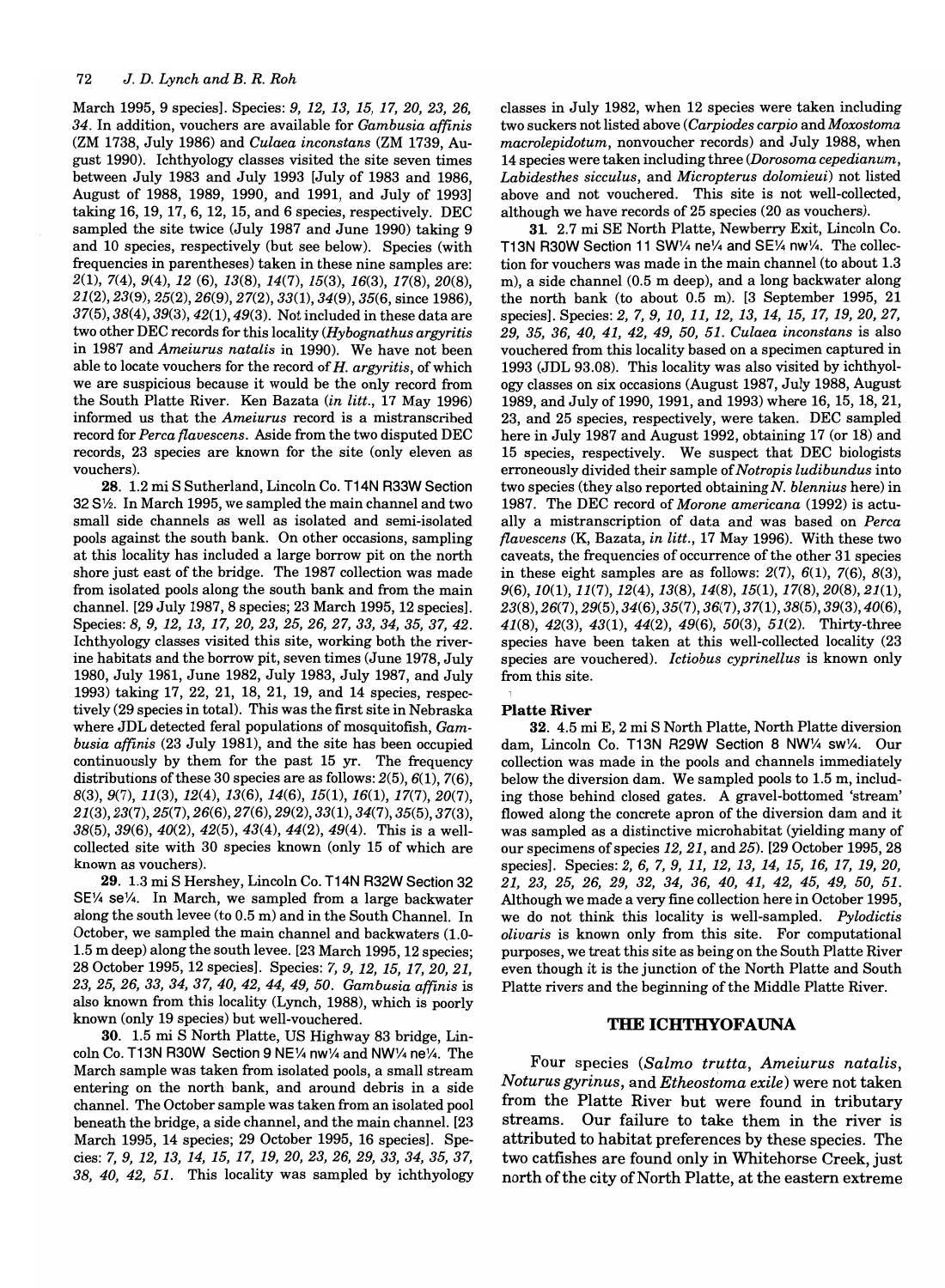of the study area. We did not take *Esox lucius* during the surveys but have collected it on several occasions in the North Platte River.

Thirty-one native species and 15 alien (introduced) species were found. Three species *(Scaphirhynchus platorynchus, Nocomis biguttatus,* and *Macrhybopsis gelida)*, for which historical records exist, were not encountered in our surveys and are presumed extirpated from western Nebraska. We do not include in the ichthyofauna the following species: *Ambloplites rupestris*  (introduced in Lake Ogallala and common in a few sandpits just below the Keystone diversion dam), *Morone saxatilis* (introduced into Lake McConaughy), *Notemigonus crysoleucas* (collected sporadically in Lake McConaughy and Lake Ogallala, probably bait releases), *Notropis hudsonius* (introduced into Lake McConaughy but extirpated by 1983), *Oncorhynchus clarkii* (taken in gillnets in Lake Ogallala), *Osmerus mordax* (introduced into Lake McConaughy but apparently extirpated), *Salvelinus fontinalis* (taken on rod and reel in Lake Ogallala in the late 1970s but not since), and *Scardinus erythropthalmus* (introduced into Lake McConaughy ca 1989 but apparently extirpated by 1994). Ignoring these eight species associated with Lake McConaughy and the three extirpated natives, we suggest that the ichthyofauna of the Nebraska sections of the North and South Platte rivers and their attendant tributaries consists of 51 species of actinopterygians (these species are numbered 1 through 51 in the species accounts).

In the North Platte River above Lake McConaughy  $(\text{stations } 1-12)$ , we found 34 species in 1989–95. In addition, five other species were taken at one to four localities in 1976-88 but not vouchered. In the North Platte River below Lake McConaughy (stations 13-20), 31 species were found in 1992-95. Two other species *(lctalurus punctatus* and *Stizostedion vitreum)* were collected in 1995 but were not preserved as vouchers because the specimens were too large (over 60 cm SL). *Esox lucius* has been collected at various times but no vouchers were saved. Thirty-seven species were taken in the South Platte River (stations 21-32). Between the Colorado border and US Highway 83 at North Platte (stations 21-30), the South Platte River is a low volume stream with about 30-31 species of fishes. However, between stations 30 and 31, the South Platte River receives substantial inflow from reservoir discharge and the ichthyofauna changes substantially (records of *Carpiodes carpio, Ictiobus cyprinellus, Notropis atherinoides, Pylodictis olivaris, Labidesthes sicculus, Micropterus dolomieui, Morone chrysops).* In addition to these species, *Lepisosteus osseus* reaches its western limit below the North Platte diversion dam (station 32).

## ACCOUNTS OF SPECIES

Species are listed in the family sequence adopted by most ichthyologists, but within families, species are ordered alphabetically by scientific name.

### CLUPEIDAE (Herrings)

- *1. Alosa pseudoharengus* (Alewife). This Atlantic coast species was introduced into Lake McConaughy in the late 1980s as a forage base for certain gamefish. We first detected it in 1989 in Lake Ogallala as young-of-theyear. In the early 1990s, *Alosa* was extremely abundant in the system of irrigation lakes. We have collected it only twice in the rivers: once in 1992 (station 20) and once in 1995 (station 10).
- *2. DOTOsoma cepedianum* (Gizzard Shad). The native herring occurs throughout the system but is encountered only sporadically. We obtained vouchers at seven sites (7,8,11, 12, 17,21, 31, 32) but have found it at about twothirds of the 32 sites in the past 20 yr. Adults are taken commonly in impoundments and below diversion dams, but most of our records are based on young-of-the-year fish.

## SALMONIDAE (Salmon and Trout)

- *3. Oncorhynchus mykiss* (Rainbow Trout). A single voucher was taken at station 6 and specimens were found at station 4 in 1991 and station 13 in 1993. This species is relatively common in several streams entering the North Platte River.
- *4. Salmo trutta* (Brown Trout). Brown trout are rarely encountered in the region. We took one in Horse Creek near Lyman (1989), and the species has been found three times in Whitetail Creek by students doing class projects (all specimens are young-of-the-year).

## ESOCIDAE (Pikes)

*5. Esox lucius* (Northern Pike). Although we did not encounter this species during our surveys, we have taken it nine times during ichthyology classes over the past 20 yr (never vouchered) along the North Platte River. Northern Pike have been seined at stations 12 and 13, station 14 (four times), and from Whitehorse Creek (three occasions). Individuals captured varied from 10-70 cm SL.

#### CATOSTOMATIDAE (Suckers)

- *6. Carpiodes carpio* (River Carpsucker). The River Carpsucker has been found only rarely in the region. It has been taken in an oxbow at station 28 twice in 20 yr and was found to be relatively common at station 32 in 1995.
- *7. Carpiodes cyprinus* (Quillback Carpsucker). This Carpsucker occurs throughout the region. Adults are taken rarely except at stations 10-12 (immediately above Lake McConaughy). Vouchers were obtained at 23 stations. Animals greater than 20 cm SL are found in the North Platte River immediately above Lake McConaughy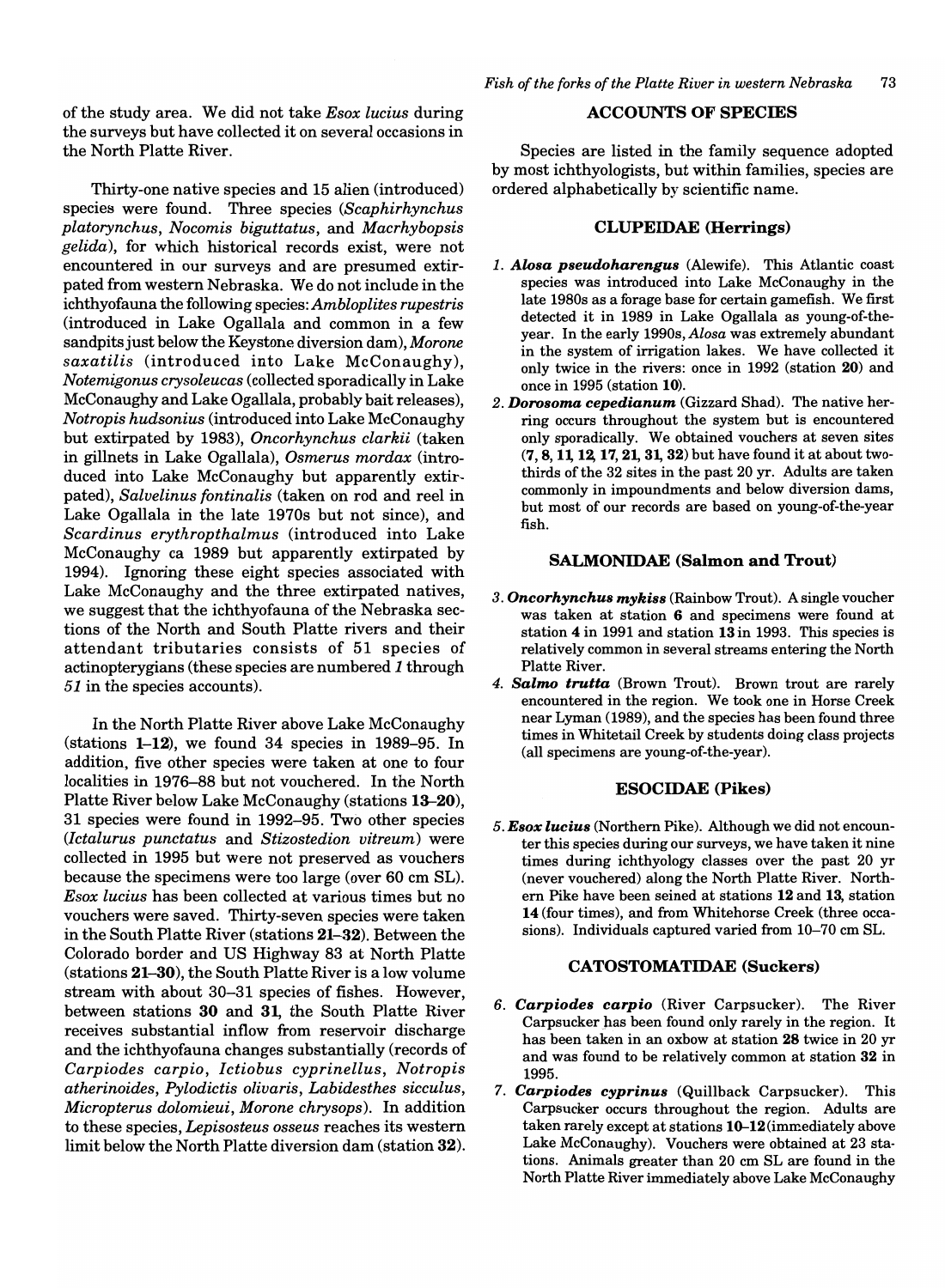and immediately below the Keystone diversion. Specimens this large are also common below the North Platte diversion (station 32). Nearly all other specimens taken are young-of-the-year or those from the previous year.

- *B. Catostomus catostomus* (Longnose Sucker). The Longnose Sucker is abundant only in the western Panhandle (stations 1-7) and immediately below Lake McConaughy (station 13). Nevertheless, it can be found regularly at station 28 (Sutherland, South Platte River) and at Hershey (North Platte River, stations 17, 18). It is also common in tributary streams entering the North Platte River.
- *9. Catostomus commersoni* (White Sucker). We found this species at 28 stations during the survey. It has been taken at all 32 stations during the past 20 years and is often locally abundant (station 13). In our survey, it was the tenth most abundant species (1.1%).
- *10. lctiobus cyprinellus* (Bigmouth Buffalo). The Buffalo was found only at station 31, immediately below the discharge from Lake Maloney. Young-of-the-year were found in two different years at this site.
- *11. Moxostoma macrolepidotum* (River Redhorse). This is a common species in the North Platte River above Lake McConaughy (found at every station) whereas it is less common elsewhere in the forks of the Platte (Fig. 2). It is absent just below Lake McConaughy (present at stations 16-19) and is rare in most of the South Platte River (taken at stations 23, 31, 32) in 1995. The occurrence at station 23 (three juveniles) in 1995 is thought to reflect dispersal during the high water pulse of the summer. The species had not been found in the western portion of the South Platte River in 20 years of sampling (except once at Roscoe).

## CYPRINIDAE (Minnows)

The abundant shiners were formerly all included in the genus *Notropis* but the Platte species are now partitioned into four genera following Mayden (1989): *Cyprinella ("Notropis" lutrensis), Hybopsis ("Notropis" dorsalis), Luxilus ("Notropis" cornutus),* and *Notropis.* 

- *12. Campostoma anomalum* (Stoneroller). This species is abundant in the South Platte River (stations 22-32) but rare in the North Platte River. We found it at seven of eight stations on the North Platte River below Lake McConaughy (13-19) but it was common at only one (station 15). Above Lake McConaughy, the species was found only twice. Single specimens were taken at the Lisco site (station 9) in October 1995 and the Broadwater site (station 8) in July 1991. Johnson (1942) and DEC found the species at Henry (station 1) three times but we failed to detect it during our single visit. Overall, *Campostoma anomalum* is the ninth most abundant species in the survey (1.2%).
- *13. Cyprinella lutrensis* (Red Shiner). Red Shiners are not distributed throughout the system but are the sixth most abundant species (3.1%). They are found at every station above Lake McConaughy, where they make up 3.1% of fishes taken, and are regularly found in the Lake. On the lower North Platte, below Lake McConaughy, they make up 6.2% of all samples but are absent at stations 13-15,

rare at station 16, and common at stations 17-20. At stations 17-20, they make up 2.3-18.6% of the sample. In the South Platte River, Red Shiners are common only at stations 30-32, making up 2.0-9.7% of the sample. Although we found them at stations 21, 23, and 26-28 in 1995, they were rare (one or two specimens per sample (less than 0.3%), having been markedly more common before 1990.

- *14. Cyprinus carpio* (European Carp). Although adults were seen at stations in March and April, none was collected; furthermore, few specimens were taken in June. Our collections in September and October consistently yielded young-of-the-year *Cyprinus carpio.* The species was introduced into Nebraska in the 1880s and has been seen or collected at each of the 32 sites on the North and South Platte rivers.
- *15. Hybognathus hankinsoni* (Brassy Minnow). The Brassy Minnow is the third most abundant species (13.2%) encountered in our survey, but its abundance is partially accounted for by being very common at two sites (stations 1 and 32, 2,324 and 3,090 specimens respectively). It was found at 16 of 20 sites on the North Platte River (stations 1-3,6,7,9-19) and was often very abundant (stations 1, 3,  $9-12$  9.3-54.7%) above Lake McConaughy. On the Lower North Platte River, below Lake McConaughy, the species was found at all but one station but was never abundant (most common at station 15: 5.5%). In the South Platte River, it was found only at five eastern stations (27, 29-32) and was abundant only at station 32 (20.9%).
- *16. Hybognathus placitus* (Plains Minnow). The Plains Minnow is abundant only above Lake McConaughy. Nevertheless, it is the fourth most abundant species in our samples (7.7%). We found it at only eight stations (seven above Lake McConaughy-4, 7-12, and the easternmost locality, station  $32$ ). At stations 7 and  $9-12$ , it was common (15.4-66.1%). Although we found it only at station 32 on the South Platte River in 1995, we found it west to the Colorado border in previous years but never as an abundant minnow (Fig. 3).
- *17. Hybopsis dorsalis* (Bigmouth Shiner). This is the second most abundant species in the system (28.6%) and was found at all 32 stations during our sampling efforts. In addition, it was found at nearly every station visited between 1975 and 1995 (but occasionally absent at station 12). In the South Platte River, it is slightly more abundant than the Sand Shiner (34.2 vs. 32.6%); at eight stations (23-29, 31) it is more common than the Sand Shiner. Above Lake McConaughy, the abundance of *Hybognathus* reduces the ranks of Bigmouth and Sand shiners and Bigmouth Shiners are less abundant than Sand Shiners (14.3 vs. 21.2%); Bigmouth Shiners are more common than Sand Shiners at only three stations: 1, 2, 6). Below Lake McConaughy on the North Platte River, Bigmouth Shiners are less abundant than Sand Shiners (38.1 vs. 42.7%) but are more abundant than Sand Shiners at six of the eight stations (13-16, 18, 20).
- *lB. Luxilus cornutus* (Common Shiner). We took this species only at station 4 (1990) from the North or South Platte rivers, although it can be found regularly in tributary streams of the North Platte River in Scottsbluff County. Historically, it occurred in Lodgepole Creek (tributary to the South Platte River), but the populations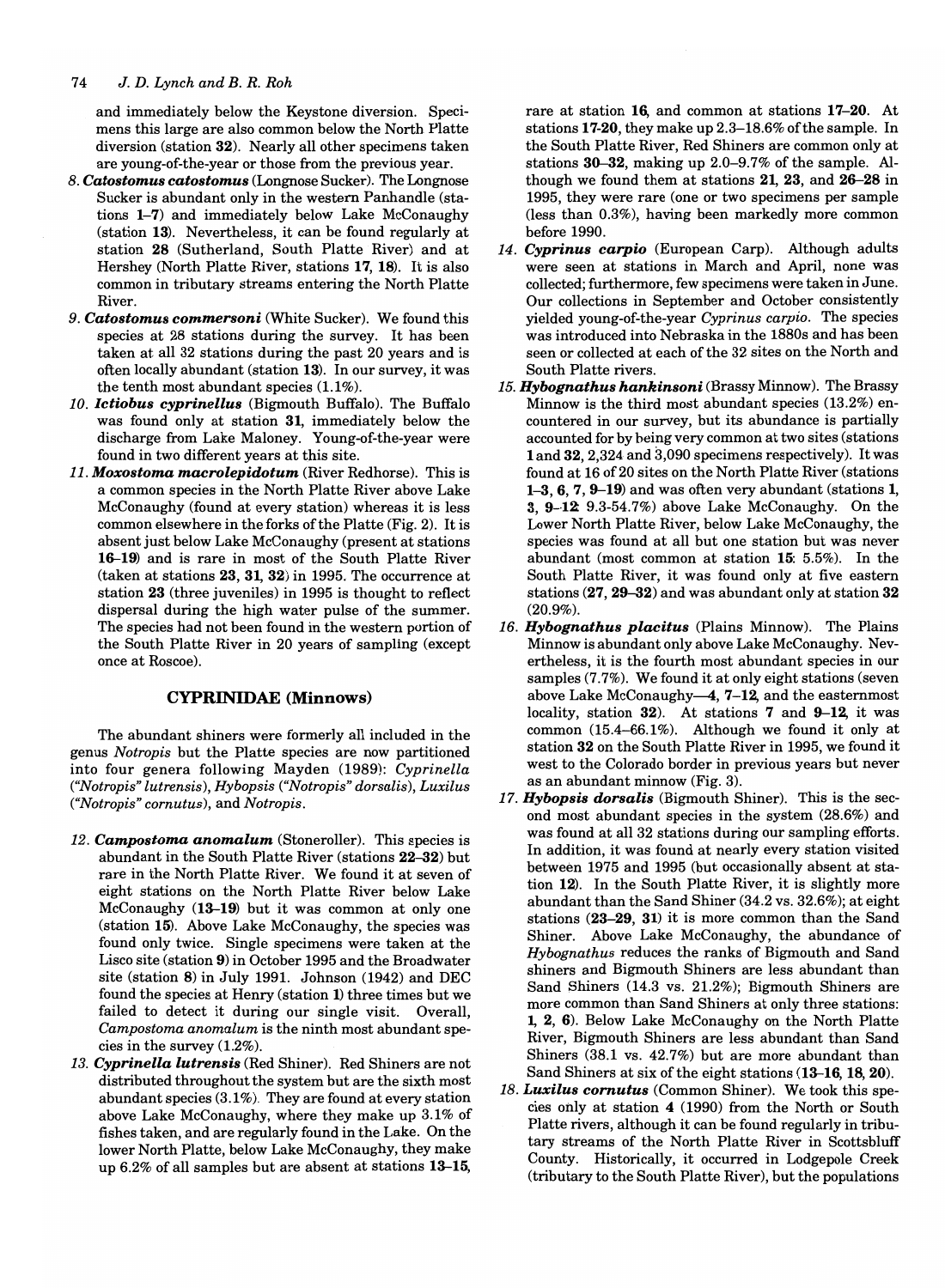were apparently poisoned by the Nebraska Game and Parks Commission during their stream renovation projects in the late 1960s into the early 1980s. Johnson (1942) reported it from western Keith County (South Platte River) but those populations are also extirpated (none detected 1975-1995).

- *19. Notropis atherinoides* (Emerald Shiner). This species was introduced into Lake McConaughy using Wyoming stocks in 1990 and was found by us only in Lake McConaughy until 1995. We took Emerald Shiners at stations 1 and 10 (twice) and at stations  $30-32$  in 1995. This peculiar pattern of distribution suggests movement west from Lake McConaughy and east by means of the Sutherland Canal, which returns to the South Platte River between stations 30 and 31. At station 31, N. *atherinoides* was very abundant (16.1%), especially in the main channel.
- *20. Notropis ludibundus* (Sand Shiner). This is the most abundant fish species in the system (30.8%) but its abundance shows parallel geographic variation to that of the Bigmouth Shiner. Sand Shiners were found at all 32 stations during the survey and have been found at nearly every sampling event on the system in 20 years of sampling (occasionally absent at stations 13 and 14). Older (1950-1988) literature uses the name *Notropis stramineus*  for this species. Immediately below Lake McConaughy (stations 13-15), N. *ludibundus* is uncommon (only about 10% as abundant as *Hybopsis dorsalis).* However, overall, the Sand Shiner is more common in the forks of the Platte River than is the Bigmouth Shiner. Immediately above Lake McConaughy (stations 11, 12), Sand Shiners occur nearly to the exclusion of Bigmouth Shiners. Occasional records of the River Shiner *(Notropis blennius)* are stated or implied. Our investigation of materials suggests that only minnows with *0,414,0* pharangeal teeth occur in the region of the forks of the Platte, and that the color pattern features mentioned by Eddy and Underhill (1978) allow misidentification of N. *ludibundus* as N. *blennius.*
- *21.' Phenacobius mirabilis* (Suckermouth Minnow). *Phenacobius mirabilis* is rarely abundant in the system and during our surveys was found at only stations 18 (Hershey), 24 (Ogallala), 29 (Hershey), and 32 (North Platte Diversion). One to six individuals were found at each locality. The species is found in Horse Creek, a tributary to the North Platte River (our records and Rahel and Hubert, 1991). At various occasions over the past 20 years, JDL's ichthyology classes have found the species common at stations 21, 24, and 26. In only a few years in the past 20 yr was *P. mirabilis* not found by ichthyology classes.
- *22. Phoxinos eos* (Northern Redbelly Dace). *Phoxinos eos*  reaches its southwestern range terminus in the region and was long known to occur in a few feeder streams in northwestern Keith County (Bliss and Schainost, 1973). Recently, it was found as well in Whitehorse Creek in Lincoln County (Haynes and Weekly, 1992). During our surveys, we found *P. eos* at five stations (13, 15-18) on the North Platte River below Lake McConaughy (Fig. 4). At stations 13, 16, and 18, single individuals were seined from the river, whereas at stations 15and 17, five and six individuals were found in small seepage streams entering the North Platte River. On two occasions in 1978, P.

*eos* was taken from the North Platte River at stations 13 and 14 (no vouchers were preserved).

- *23. Pimephales promelas* (Fathead Minnow). *Pimephales promelas* was found at 30 of 32 stations and is the fifth most abundant species taken (4.8%). Although it was not found at stations 20 or 31 during the survey, the species has been found at each of those sites in other years. Fathead minnows are common when backwaters and isolated pools are available, but we found the species abundant at some localities on the South Platte River (5.0%) and North Platte River above Lake McConaughy (6.0%), even where backwaters were few. The species is markedly less common on the North Platte River below Lake McConaughy (2.0%).
- *24. Platygobio gracilis* (Flathead Chub). In 20 years of fieldwork in the region, we found this species only above Lake McConaughy, where it is sporadic (Fig. 5). During our surveys, we found it at only five stations (1, 4, 5, 9, 11) and never in abundance. Adults as well as young-of-theyear were found in 1995.
- *25. Rhinichthys cataractae* (Longnose Dace). Longnose Dace are common in the North Platte above Lake McConaughy (stations 1-5) and then become rare or absent (found at stations 6 and 8). In spite of extensive fieldwork over the past 20 years, we have never found them in the Garden County part of the North Platte River. Below Lake McConaughy, Longnose Dace are very common at Keystone (station 13) but seldom encountered to the east. In 1995, we did collect two hybrids of *Campostoma anomalum* and *R. cataractae* at station 18 (N of Hershey), providing evidence of some eastward dispersal. *Rhinichthys cataractae* is usually absent from collections on the South Platte River with the exception of station 28 (where *Catostomus catostomus* also makes its anomalous appearance). In 1995, we *tookR. cataractae*  at stations 26, 28, 29, and 32 on the South Platte River.
- 26. *Semotilus atromaculatus* (Creek Chub). The Creek Chub is the seventh most abundant species in the system (2.4%) and was found at 30 stations. Below Lake McConaughy (North Platte River) and on the South Platte River, S. *atromaculatus* was the fifth most abundant species in those 20 samples. Above Lake McConaughy on the North Platte River, this species ranked twelfth.

### ICTALURIDAE (Catfishes)

- 27. **Ameiurus melas** (Black Bullhead). This is an introduced species, not at home in swiftly flowing streams such as the Platte River, and was found during our survey only five times (stations 8, 17, 21, 28, 31). We also have routinely found it at station 12 but did not collect it there in 1995. It is most frequently found in small streams flowing into the Platte River or in isolated pools.
- 28. **Ameiurus natalis** (Yellow Bullhead). This species reaches what is thought to be its western range limit in Nebraska in Whitehorse Creek, where it is abundant (Haynes and Weekly, 1992). We are aware of no records from the North Platte or Platte rivers.
- 29. Ictalurus punctatus (Channel Catfish). This species occurs throughout the region and was found at 15 of 32 sites. Its absence is attributed to the effect of season (no *Ictalurus* were found in March and April and few were encountered in June, whereas young-of-the-year were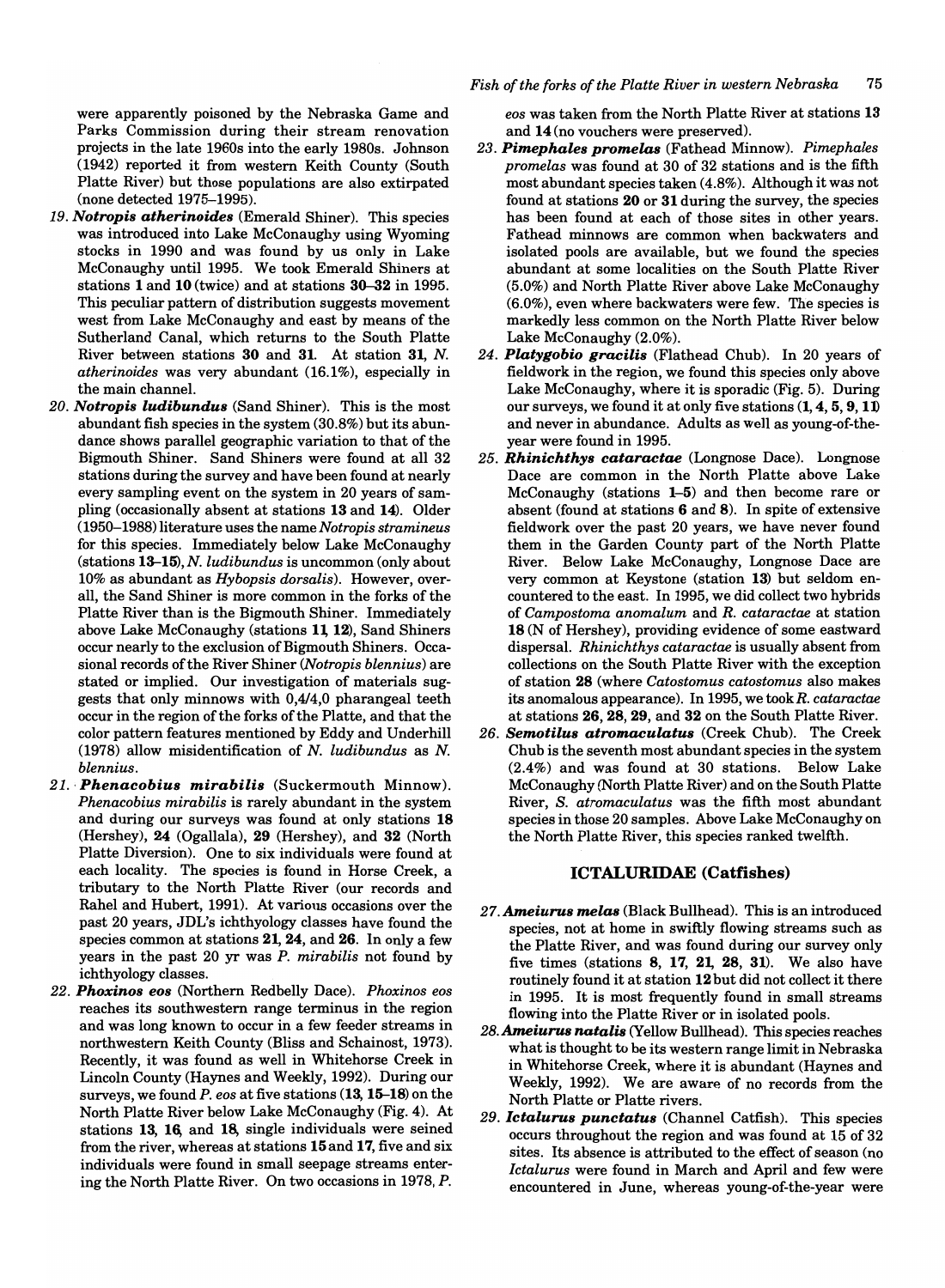abundant in September).

- *30. Noturus flavus* (Stonecat). *Noturus flavus* is abundant in small streams entering the Platte River but is uncommon in the river. We found it at stations 4, 7, and 10 on the North Platte River above Lake McConaughy and have previously found it (not vouchered) at stations 6 and 12. We suspect that the flow rate of the North Platte River is too great for the species to be found there regularly. If that supposition is correct, we are at a loss to explain its absence from the South Platte River, which is normally a small stream.
- *31. Noturus gyrinus* (Tadpole Madtom). This is the smallest catfish found in the system and, although Morris et al. (1974) reported it as distributed through the North Platte River to Wyoming, we are unaware of any basis for such a report. This species can be found abundantly in heavily vegetated portions of Whitehorse Creek, just north of the city of North Platte, Nebraska, its western distributional limit (Haynes and Weekly, 1992).
- *32. Pylodictis olivaris* (Flathead Catfish). A single individual 44 cm SL was found dead on a sandbar at station 32. This is the westernmost locality for the species known to us in Nebraska. Employees of Central Nebraska Public Power told us (29 October 1995) that local fishermen took several individuals at this locality following the high summer flows of 1995. We have seen photographs of locally-caught *P. olivaris* in taverns along the Platte River in eastern Lincoln County, where the species is apparently common but seldom taken.

### FUNDULIDAE (Topminnows)

- *33. Fundulus sciadicus* (Plains Topminnow). *Fundulus sciadicus* is widely distributed but rare in this system. We found it at 13 stations, but it is nowhere common. The species is abundant in many of the streams entering the North and South Platte rivers but occurs in lentic water microhabitats along these rivers as well. Historically (before 1972), it appears to have been much more abundant than it is today and we attribute its decline to competition with the introduced Mosquitofish, *Gambusia affinis.*
- *34. Fundulus zebrinus* (Plains Killifish). The Plains Killifish is widely distributed (27 of 32 stations) and relatively abundant in the system (2.0%, eighth most abundant species). However, it is rare in the North Platte River (0.8%) and much more abundant in the South Platte River (3.1%), where it is the sixth most abundant species.

## POECILIIDAE (Live Bearers)

*35. Gambusia a(finis* (Western Mosquitofish). Following its introduction in 1972, G. *affinis* has dispersed and been dispersed by humans over most of the Platte River system (Lynch, 1988). It is the eleventh most abundant species in our survey and was found at 27 stations. Lynch (1988) recorded it as dispersing up the South Platte River to Ogallala by 1987. We found the species at stations 21, 22, and 23 to the west of Ogallala. The species is also loose in Colorado (Woodling, 1985) and there is no way to be sure that the populations in western

Keith and Deuel counties originated from the introduction at North Platte and Brady in the early 1970s. At any rate, each source (Colorado and Nebraska) was derived from feral populations in Utah, which themselves were generated from a wild stock taken near Memphis, Tennessee, in 1931 (Rees, 1934, 1945). Lynch (1988) reported few feral populations along the North Platte above Lake McConaughy but that situation changed dramatically during the early 1990s and the species now appears to be distributed along the length of the North Platte' River.

## ATHERINIDAE (Silversides)

*36. Labidesthes sicculus* (Brook Silversides). This species was introduced accidentally with a stocking of *Dorosoma petense* into the cooling pond at the Sutherland Powerplant in 1979. The attempted introduction of *D. petense* failed, as might have been expected (Cross, 1967), but *Labidesthes sicculus* rapidly became very common (M. Madsen, pers. comm.). Subsequently, it has spread down the Platte River. We detected it in the mid-1980s in eastern Lincoln County. *Labidesthes sicculus* is not a species at home with the currents of the Platte River and invades backwaters where it can quickly become abundant. We found it only at the five easternmost stations  $(19, 20, 30-32)$ . Hubbs  $(1921)$  noted that the species is very nearly an annual fish (young overwinter, reproduce, and die before next winter); the introduced populations in Nebraska follow that phenology as well. This species practices internal fertilization, but embryos are released after limited internal development (Grier et al., 1990).

## GASTEROSTEIDAE (Sticklebacks)

*37. Culaea inconstans* (Brook Stickleback). This species was found at eleven stations, ten on the South Platte River or on the North Platte River below Lake McConaughy. Although not documented with vouchers, we have found the species at every locality in Deuel, Keith, and Lincoln counties except station 32. The sole record above Lake McConaughy is from a marsh beside the North Platte River just south of Lewellen (station 11).

## CENTRARCIllDAE (Black Basses and Sunfishes)

- *38. Lepomis cyanellus* (Green Sunfish). In our sampling, Green Sunfish were common at no site but are found throughout the system (taken at 13 stations). The best representation of vouchers is along the North Platte River below Lake McConaughy (7 of 8 stations). Putative hybrids with Bluegill were taken at station 17 (as were both putative parent species). In our experience, *L. cyanellus* is most easily caught using six-foot seines along the banks or in riprap. At many localities, we did not sample riprap so as to avoid tearing of the seines.
- *39. Lepomis humilis* (Orangespotted Sunfish). We have found this species throughout the study area over the past 20 years but obtained vouchers from only three locations (stations 20, 21, and 26). Like *L. cyanellus, L. humilis* can often be caught by working the bank using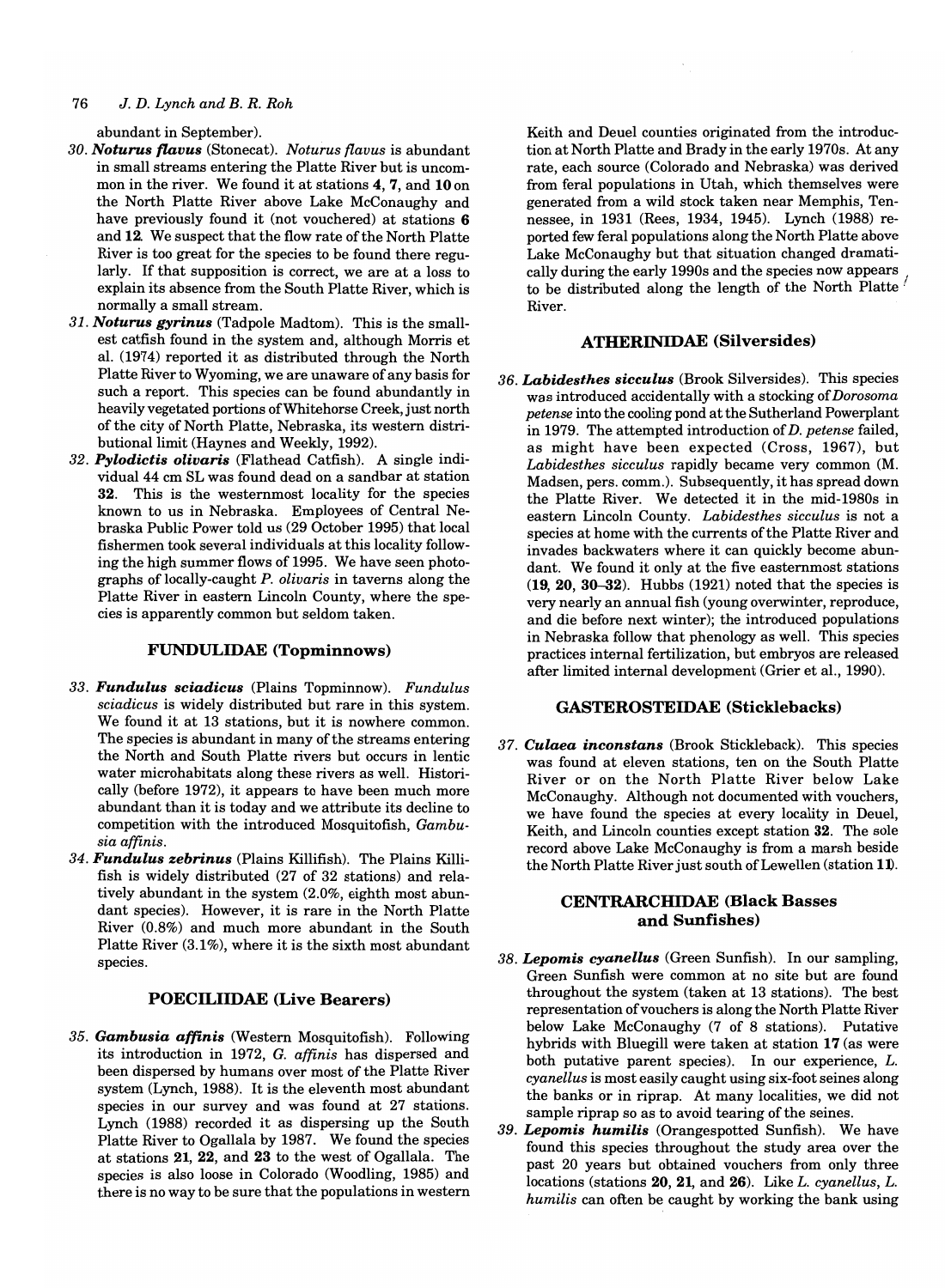six-foot seines. During summer months most years, the species can be found in large numbers in lentic habitats along the river course, especially along the South Platte and station 12.

- *40. Lepomis macrochirus* (Bluegill). This introduced sunfish species was taken at 12 stations (six along the North Platte below Lake McConaughy and six along the South Platte). Occasional individuals are taken from riprap and backwaters, but most of the specimens obtained came from borrow-pits attached to the North Platte River at stations 14 and 20.
- *41. Micropterus dolomieui* (Smallmouth Bass). Smallmouth Bass were taken at only four locations in Lincoln County (stations  $16, 20$  [not saved],  $31, 32$ ). These fishes are especially abundant at station 31 in the outflows from Lake Maloney; elsewhere, the Smallmouth makes up an insignificant portion of the ichthyofauna.
- *42. Micropterus salmoides* (Largemouth Bass). Largemouth Bass occur throughout the system (17 stations) and have been taken at every station at some time during the past 20 years. This introduced species is uncommon at stations unless there is some deep, relatively quiet water available. The species is very abundant at station 31 below the outflow of Lake Maloney.
- *43. Pomoxis annularis* (White Crappie). Although we have taken *P. annularis* occasionally throughout the system, it is vouchered at only two stations during our survey (stations 6 and 8). In our experience, it is never abundant in this stream system.
- *44. Pomoxis nigromaculatus* (Black Crappie). *Pomoxis nigromaculatus* was taken at five stations during our survey work (stations 21, 23, 24, and 29 on the South Platte River and station 20 on the North Platte River). All specimens were taken from backwaters and borrowpits. We have taken the species on the North Platte River above Lake McConaughy in most years (station 12) but did not encounter it in 1995.

### PERICHTHYIDAE (Sea Basses)

*45. Morone chrysops* (White Bass). In our surveys, we took White Bass on only three occasions (twice at station 8 and once at station 32). *Morone chrysops* is taken regularly during ichthyology class activities at stations 10-12 on the upper North Platte River, the only section of the stream system in which we view *M. chrysops* as an expected species.

## PERCIDAE (Perches)

*46. Etheostoma exile* (Iowa Darter). In our surveys, we found this species once in Cedar Creek (just north of locality 14) and never in the rivers. Johnson (1942) found it in Lodgepole Creek as well as in the South Platte River at Ogallala. Recent collecting in Lodgepole Creek reveals the presence of only *E. spectabile* there. The ichthyofaunal changes in Lodgepole Creek resulted from stream renovation projects by the Nebraska Game and Parks Commission in the 1960s, 1970s, and early 1980s and re(?)introduction of *E. spectabile* by ichthyologists from Wyoming (W. Hubert, pers. comm., told me that darters were taken from Lodgepole Creek prior to the

first poisoning, held in captivity until the rotenone had dispersed, and then reintroduced into the western portions of Lodgepole Creek, where *E. spectabile* remains relatively common).

- *47. Etheostoma nigrum* (Johnny Darter). The Johnny Darter was taken only at station 1; three individuals were seined in a backwater on a small island. This is the only station in the Nebraska panhandle where the species persists (taken at this same locality by DEC in 1990). It once occurred in Rush Creek (Cheyenne County) but that stream no longer has year-round flows. The historical reports for Lodgepole Creek (Johnson, 1942) reflect an ichthyofauna prior to stream renovation by the Nebraska Game and Parks Commission. The only evidence that we have that the species might persist in the South Platte drainage is the claim by vertebrate-zoology students in 1990 that they had caught two individuals while seining at Ogallala; unfortunately, the specimens were discarded before they could be examined.
- *48. Etheostoma spectabile* (Orangethroated Darter). Orangethroated Darters are uncommon fish along the North Platte River both above and below Lake McConaughy. We took it at stations 8, 9, and llduring our surveys but have found the species (not vouchered) at stations 4, 6, and 12 in various years. Below Lake McConaughy, *E. spectabile* occurs in several small streams flowing into the North Platte River and was taken by us at stations 14 and 15. In addition, we took one juvenile in the mouth of Whitetail Creek (essentially equal to station 13).
- *49. Perca flavescens* (Yellow Perch). Yellow Perch were found at stations 13, 20, 26, 29, 31, and 32; this species occurs throughout the system as a product of introductions. Yellow Perch are not river and stream fishes but occur in more or less lentic waters associated with the rivers. As such, their distribution is spotty.
- *50. Stizostedion vitreum* (Walleye). We took S. *vitreum* at stations 12, 13 (not preserved), 29, 31, and 32. These fishes are most abundant below the inflow of Lake Maloney. Walleye always constitute a minor part of the ichthyofauna, especially when seining is done in lotic habitats. In our experience, the species is most often encountered in pools below diversion dams and in backwaters.

## SCIAENIDAE (Drums)

*51. Aplodinotus grunniens* (Freshwater Drum). Drum are found along the South Platte River (stations 21, 26, and 30-32) but are nowhere common (Fig. 6). Specimens captured at stations 21, 30, and 31 are young-of-the-year fish. Adults have been found in the pools below Korty and North Platte diversion dams.

## COMPARISONS AND CONTRASTS AMONG ICHTHYOFAUNAE

The Upper Platte River (North and South Platte rivers) differs conspicuously from the Middle Platte River in species composition and relative abundances (Table 2). Chadwick and Associates (1995) found 41 species of fishes in the Middle Platte (between Elm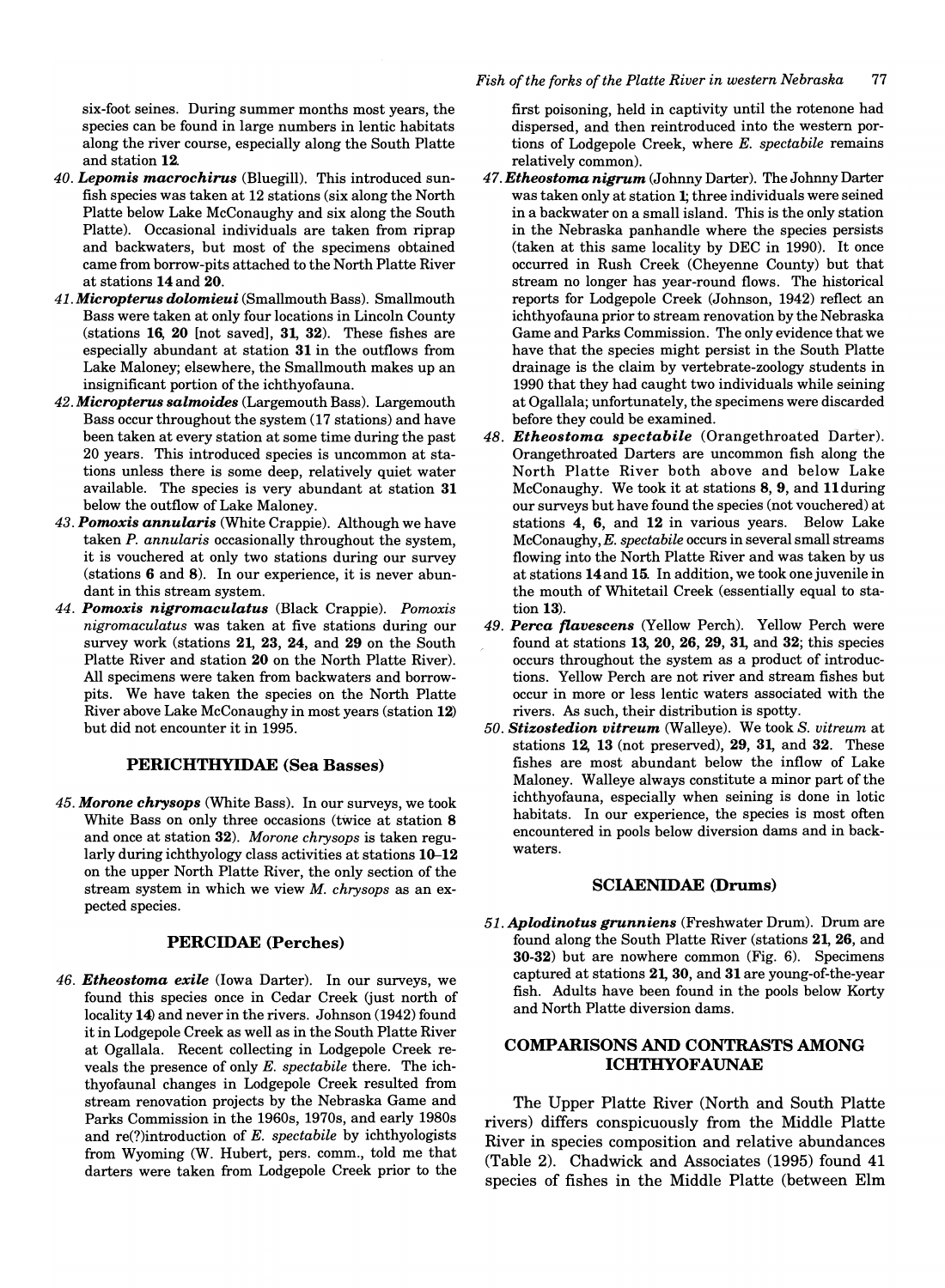

Figure 7. Fish communities (as pie diagrams) of the North Platte River (above and below Lake McConaughy), the South Platte River, and the Middle Platte River. Genera of abundant species are *Hybognathus (hankinsoni* and *placitus), Hybopsis (dorsalis),* and *Notropis (ludibundus).* Fine stipple defines *Cyprinella lutrensis* and hatching defines *Pimephales promelas* in all four diagrams. *Fundulus zebrinus* (cross hatching) is an important species in two communities. Coarse stipple defines the aggregates of rare and uncommon species in each community.

Creek and Phillips) based on eleven sampling periods at each of three sites (1990-1994). Only six species were found with relative abundances greater than 1% *(Cyprinella lutrensis, Hybopsis dorsalis, Notropis ludibundus, Pimephales promelas, Fundulus zebrinus,*  and *Gambusia affinis).* The Middle Platte is ichthyologically more like the South Platte and the Lower North Platte, but their data describe yet another ichthyofauna, distinct from those of the forks of the Platte although sharing most of the same dominant species (Fig. 7). Aside from the obvious increase in importance *ofGambusia affinis* and the decline *ofHybopsis dorsalis,*  the Middle Platte has lost *Hybognathus hankinsoni,* H. *plactus,* and *Semotilus atromaculatus* as dominants (Fig. 7).

In the accounts provided above and Tables 1 and 2, reference is made to differences and similarities among the fish faunas of three river units, the North Platte River above Lake McConaughy, the North Platte River below Lake McConaughy, and the South Platte River. Among the twelve most abundant species in the system, the distinctions among river units are most obvious in terms of *Carpiodes cyprinus, Campostoma anomalum, Fundulus zebrinus,* and *Hybognathus placitus.* Using these and other less common species, we find that the Upper North Platte is distinctive in the presence of *Platygobio gracilis* (absent in the other two units), the near absence of *Culaea inconstans,* the rarity of *Campostoma anomalum* and *Fundulus zebrinus,*  and the abundance of *Hybognathus placitus;* the Lower North Platte is distinctive in the absence of *Hybognathus placitus,* the rarity of *Dorosoma cepedianum* and *Fundulus zebrinus,* and the presence of *Phoxinos eos.*  Each unit of the North Platte holds populations of *Etheostoma spectabile* but the species is always uncommon; and the South Platte is distinctive in the abundance of *Pimephales promelas, Semotilus atromaculatus,*  and *Fundulus zebrinus,* the presence of *Aplodinotus grunniens,* and the near absence of *Moxostoma macrolepidotum* (except in the extreme eastern part). Trivially, the three units can be distinguished on the

Table 2. Relative abundances of nine species of fishes in the Middle (MP) and Upper Platte rivers (UNP = Upper North Platte, LNP = Lower North Platte, SP = South Platte) of Nebraska. (+ = less than 1%; - = absent). Percent abundances are calculated within river units.

|     |                         | UNP | <b>LNP</b> | SP | $\mathbf{MP}^{1}$ |  |
|-----|-------------------------|-----|------------|----|-------------------|--|
| 20. | Notropis ludibundus     | 21  | 43         | 33 | 36                |  |
| 17. | Hybopsis dorsalis       | 14  | 38         | 34 | 9                 |  |
| 15. | Hybognathus hankinsoni  | 21  | 2          | 12 |                   |  |
| 16. | Hybognathus placitus    | 24  |            |    |                   |  |
| 23. | Pimephales promelas     | 6   |            | 5  |                   |  |
| 13. | Cyprinella lutrensis    | 3   | 6          | 2  | 12                |  |
| 26. | Semotilus atromaculatus |     | 2          |    |                   |  |
| 34. | Fundulus zebrinus       |     |            | 3  | 16                |  |
| 35. | Gambusia affinis        |     |            |    | 12                |  |

<sup>1</sup>Chadwick and Associates (1995).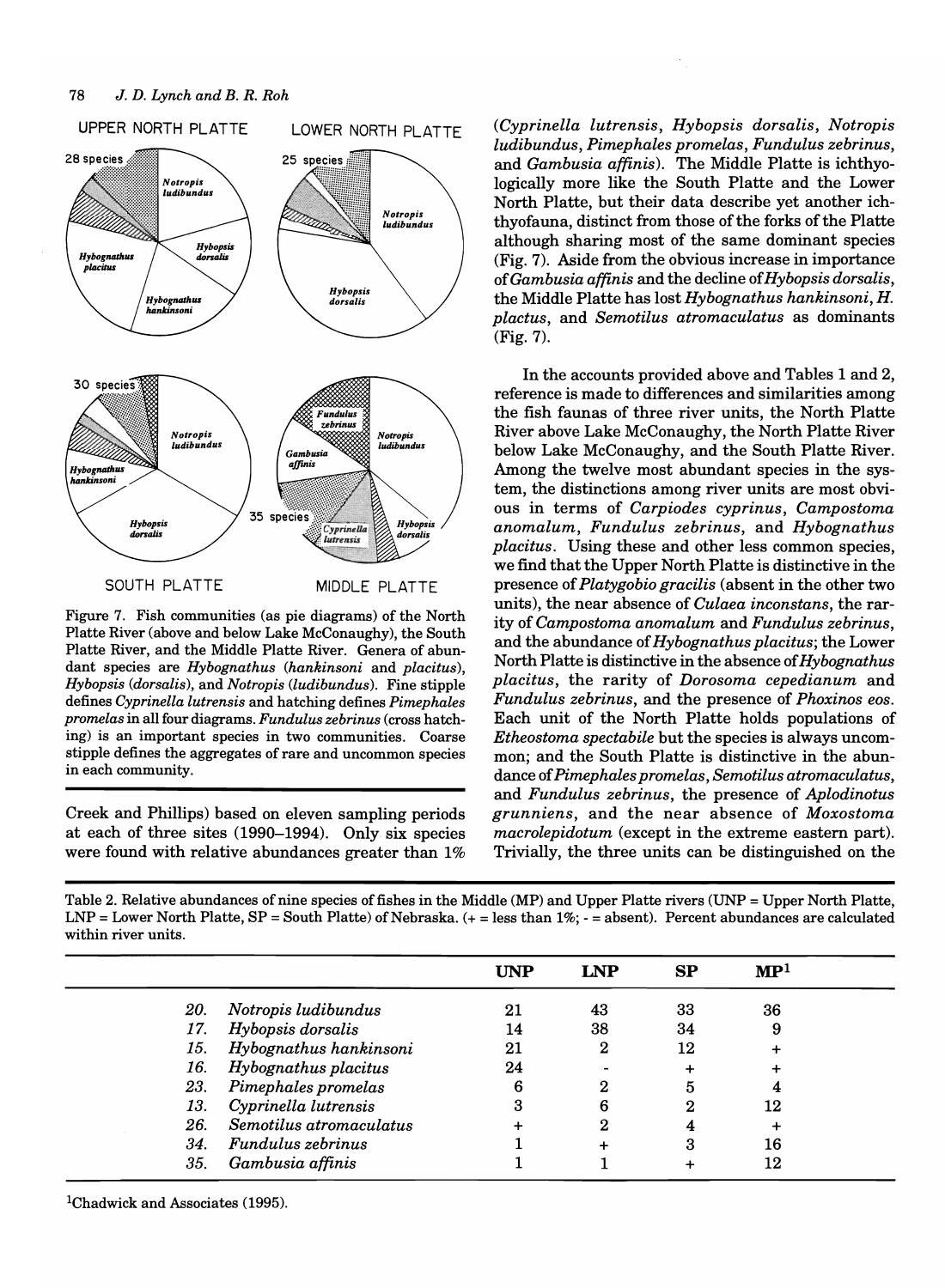

Figure 8. Map of forks of the Platte River in western Nebraska summarizing terminology applied to sections of the streams.

basis of a few species found either at the western end of the system *(Luxilus cornutus* and *Etheostoma nigrum)*  or the eastern end of the system *(Carpiodes carpio, Ictiobus cyprinellus,* and *Labidesthes sicculus).* 

We see nearly as much heterogeneity within units (eastern part vs western part) as among units (Fig. 8). Several of the voucher collections were made with the intent of capturing relative abundance data so as to make comparisons among the relative abundance data acquired as ichthyology class activities at stations primarily in eastern Garden County, Keith County, and Lincoln County. Using the relative abundance data (Table 3), we conclude that the Upper North Platte River contains an ichthyofauna dominated by six species *(Carpiodes cyprinus, Cyprinella lutrensis, Hybognathus hankinsoni, H. placitus, Hybopsis dorsalis,*  and *Notropis ludibundus)* accounting for 78-85% of a sample, whereas the ichthyofauna of the Lower North Platte is dominated by four species *(Catostomus commersoni, Cyprinella lutrensis, Hybopsis dorsalis,*  and *Notropis ludibundus)* accounting for 70-90% of a sample and the South Platte is dominated by five species *(Cyprinella lutrensis, Hybopsis dorsalis, Notropis ludibundus, Pimephales promelas,* and *Fundulus zebrinus)* accounting for 82-92% of a sample (Fig. 7).

That said, the eastern and western sections of each stream unit are markedly different. The western Upper North Platte contains a fish fauna made up primarily of four species *(Cyprinella lutrensis, Hybognathus placitus, Hybopsis dorsalis,* and *Notropis ludibundus),*  whereas the eastern Upper North Platte contains a fish fauna made up primarily of six species *(Carpiodes cyprinus, Cyprinella lutrensis, Hybognathus hankinsoni, H. placitus, Notropis ludibundus,* and *Pimephales promelas*). The eastern section has a lower gradient, contains warmer water in the summer months, and is closely associated with Lake McConaughy. Although downstream effects of large impoundments are often cited (e.g., Patton and Hubert, 1993), we think that an upstream effect occurs as well and is represented for the Upper North Platte by the eastern abundance of *Carpiodes cyprinus* (Fig. 9), a species which is very abundant as adults in Lake McConaughy.

The western section of the Lower North Platte contains a fish fauna made up primarily of four species *(Catostomus commersoni, Hybopsis dorsalis, Notropis ludibundus,* and *Semotilus atromaculatus).* In sharp contrast, the eastern Lower North Platte contains a fish fauna made up primarily of only three species *(Cyprinella lutrensis, Hybopsis dorsalis,* and *Notropis*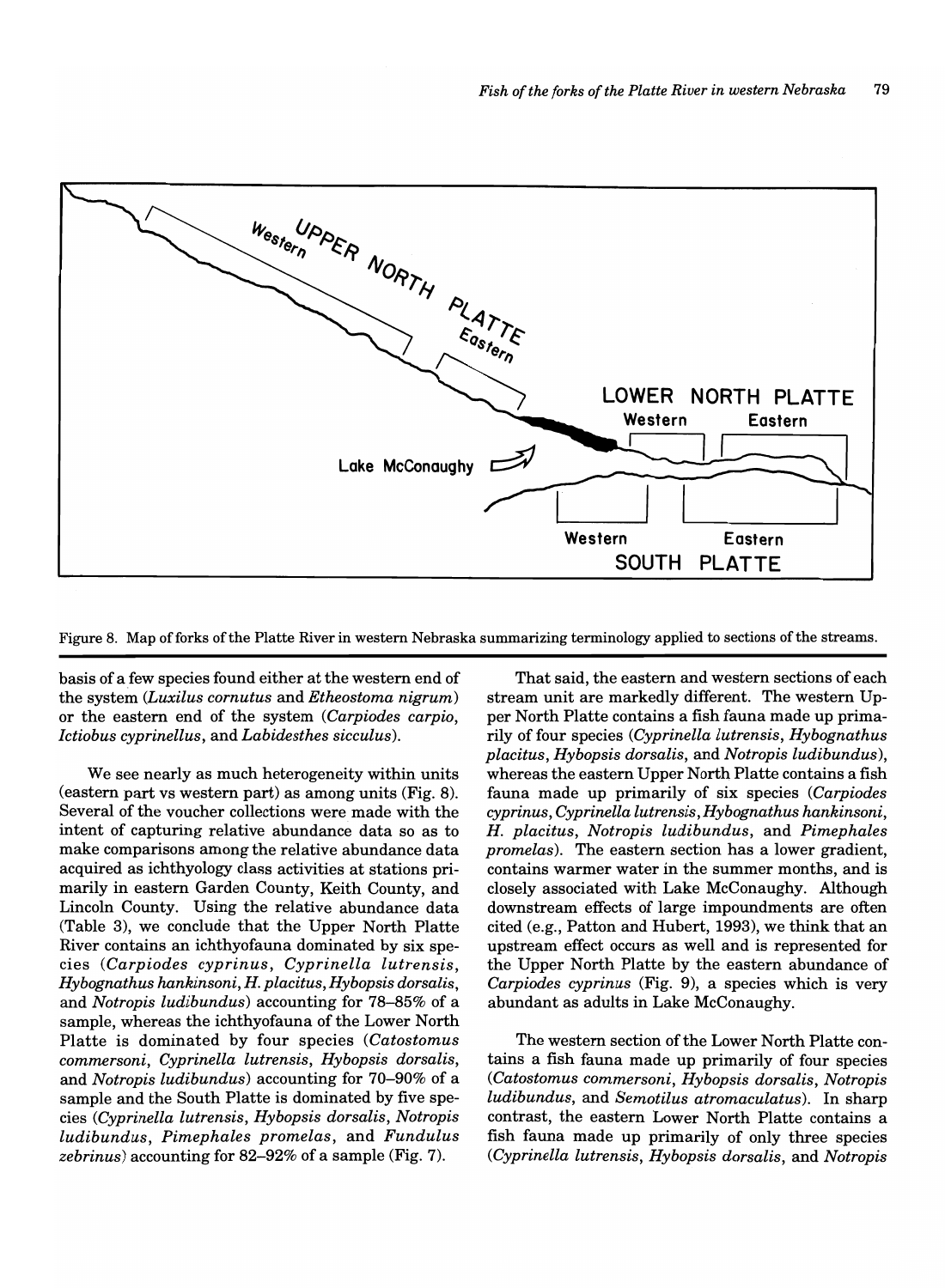Table 3. Relative abundance data (as tenths of a percent) for 19 fish species from six sections of the North and South Platte riversl. Species numbers refer to those in the accounts of species. All species making up one percent or more of a faunule are included. Section identifications are: W UNP (Scottsbluff-Lisco), E UNP (Oshkosh-Lewellen), W LNP (Keystone-Sarben), E LNP (Sutherland-Highway 30), W SP (Brule-Roscoe), E SP (Paxton-Highway 83). A value of 0.0 means that abundance is less than 0.1%; absence of a species is indicated by a dash (-).

|     |                         | <b>W UNP</b> | E UNP   | <b>W LNP</b>   | <b>E</b> LNP             | <b>WSP</b>       | E SP           |
|-----|-------------------------|--------------|---------|----------------|--------------------------|------------------|----------------|
| 17. | Hybopsis dorsalis       | 10.8         | 4.1     | 56.5           | 28.8                     | 39.1             | 27.2           |
| 20. | Notropis ludibundus     | 31.0         | 11.4    | 6.3            | 45.1                     | 29.7             | 30.2           |
| 13. | Cyprinella lutrensis    | 16.1         | 9.7     | 0.0            | 13.4                     | 7.0              | 7.7            |
| 15. | Hybognathus hankinsoni  | 2.0          | 10.1    | 2.8            | 0.3                      | 0.9              | 0.8            |
| 16. | Hybognathus placitus    | 24.2         | 28.3    | $\blacksquare$ | $\qquad \qquad -$        | 0.2              | 0.0            |
| 34. | Fundulus zebrinus       | 4.2          | 2.2     | 1.9            | 1.2                      | 10.3             | 10.3           |
| 26. | Semotilus atromaculatus | 0.8          | 0.3     | 5.5            | 1.7                      | 1.7              | 4.9            |
| 23. | Pimephales promelas     | $1.7\,$      | 9.5     | $2.0\,$        | 1.9                      | 5.5              | 6.2            |
| 9.  | Catostomus commersoni   | $1.8\,$      | 0.1     | 7.4            | 2.6                      | 3.6              | 4.6            |
| 12. | Campostoma anomalum     | 0.0          |         | 1.8            | 0.0                      | 1.0              | 0.9            |
| 7.  | Carpiodes cyprinus      | 0.8          | 13.9    | 0.0            | 0.6                      | 0.3              | 0.6            |
| 14. | Cyprinus carpio         | 0.2          | $1.5\,$ | 0.3            | 0.9                      | 0.4              | 1.4            |
| 35. | Gambusia affinis        | 0.5          | 1.9     | 1.0            | 0.6                      | 0.0 <sup>2</sup> | 1.1            |
| 40. | Lepomis macrochirus     | 0.0          | 0.0     | 3.9            | 1.0                      | 0.0              | 0.0            |
| 8.  | Catostomus catostomus   | $2.2\,$      | 0.0     | 1.8            | 0.0                      |                  | 0.0            |
| 2.  | Dorosoma cepedianum     | 0.5          | 3.5     | 0.0            | 0.0                      | 0.0              | 0.0            |
| 29. | Ictalurus punctatus     | 0.4          | 2.3     | 0.0            | 0.0                      | 0.0              | 0.1            |
| 25. | Rhinichthys cataractae  | $1.2\,$      | ٠       | 0.6            | $\overline{\phantom{0}}$ | 0.0              | $\mathbf{0}$ . |
| 44. | Poxomis nigromaculatus  | 0.0          | 0.0     | 1.1            | 0.0                      | 0.0              | 0.0            |

<sup>1</sup>W UNP (= western Upper North Platte), six samples, 1989–1995, of 294–5640 specimens (mean 1653), two each at Broadwater and Lisco, one each from Bridgeport and Scottsbluff; E UNP (= eastern Upper North Platte), five samples, 1988–1995, of 512– 2051 specimens (mean 1096), two each from the two sites  $(11-12)$  near Lewellen and one from Oshkosh; W LNP (= western Lower North Platte), seven samples, 1981-1995, of 547-1700 specimens (mean 1157) one from Keystone, four from Paxton, and two from Sarben; E LNP (= eastern Lower North Platte), seven samples, 1982-1995, of 705-2961 specimens (mean 1385), one each from Hershey, Highway 30, and Sutherland, and two each from Highway 83 and the Suburban Diversion (station 17); W SP (= western South Platte), 13 samples, 1980-1988, of 449-3361 specimens (mean 1674), six from Brule, four from Ogallala, and three from Roscoe; E SP (= eastern South Platte), nine samples, 1982-1995, of 455-2730 specimens (mean 1217), one from Sutherland, two from Hershey, and three each from Paxton and Highway 83.

2Data taken 1980-1988, *Gambusia affinis* was not possible for ten of the twelve collections because it had not dispersed that far west (Lynch, 1988).

*ludibundus).* The differences between the eastern and western sections of the Lower North Platte (Fig. 10) are very evident contrasting the rarity (6%) of N. *ludibundus*  in the western section and its abundance (45%) in the eastern section. The eastern and western sections of the Lower North Platte are presumably caused by the influence of Lake McConaughy. Large impoundments on prairie streams have obvious downstream effects of reducing turbidity (Patton and Hubert, 1993), reducing habitat heterogeneity by channel incision and dewatering of backwaters (Williams and Wolman, 1984), and perhaps, in the case of Lake McConaughy, of maintaining lower water temperatures into the summer months. We suspect the latter cause explains the rarity of *Cyprinella lutrensis* in the western Lower North Platte.

The South Platte is not so markedly divided into eastern and western sections using the data from Table 3. However, the division is very apparent in recent collections where *Cyprinella lutrensis* is absent from the western section of the river and *Gambusia affinis* is abundant only in the eastern section. *Cyprinella lutrensis* was common at all stations along the South Platte River as late as 1988, but in field work from 1990 and later the species is absent or represented by fewer than a half dozen individuals at any station in Keith County (Fig. 11). Ichthyology classes made little use of the South Platte River after 1989 because flow rates were too low in Keith County and we failed to find enough diversity to justify class time on the western South Platte. Fieldwork was not possible during the flooding of June 1995, but when the river was sampled extensively in the fall of 1995, the absence of *Cyprinella lutrensis* was easily noted. The occasional class visits to the western South Platte in the 1990s were brief (and not documented) because we found too little diver-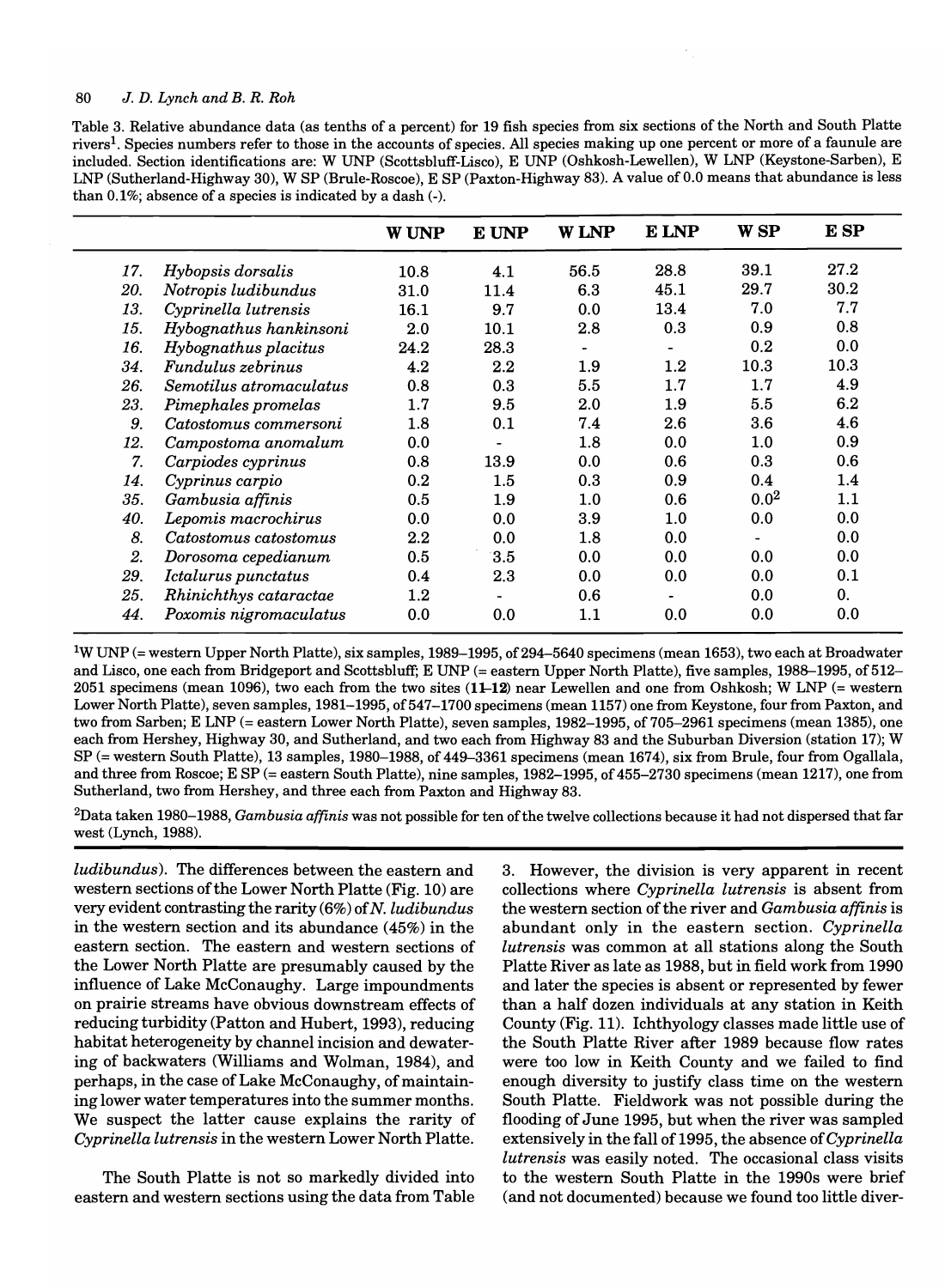

Figure 9. Differences in relative abundances of seven species found along the Upper North Platte River. Stippled bars represent each species from the eastern unit. The twelve stations sampled on this river unit are mapped and numbered 1-12. Open symbols represent the western stations and stippled symbols the eastern stations.



Figure 10. Differences in relative abundances offive species found along the Lower North Platte River. Stippled bars represent each species from the eastern unit. The eight stations sampled on this river unit are mapped and numbered 13-20. Open symbols represent the western stations and stippled symbols the eastern stations.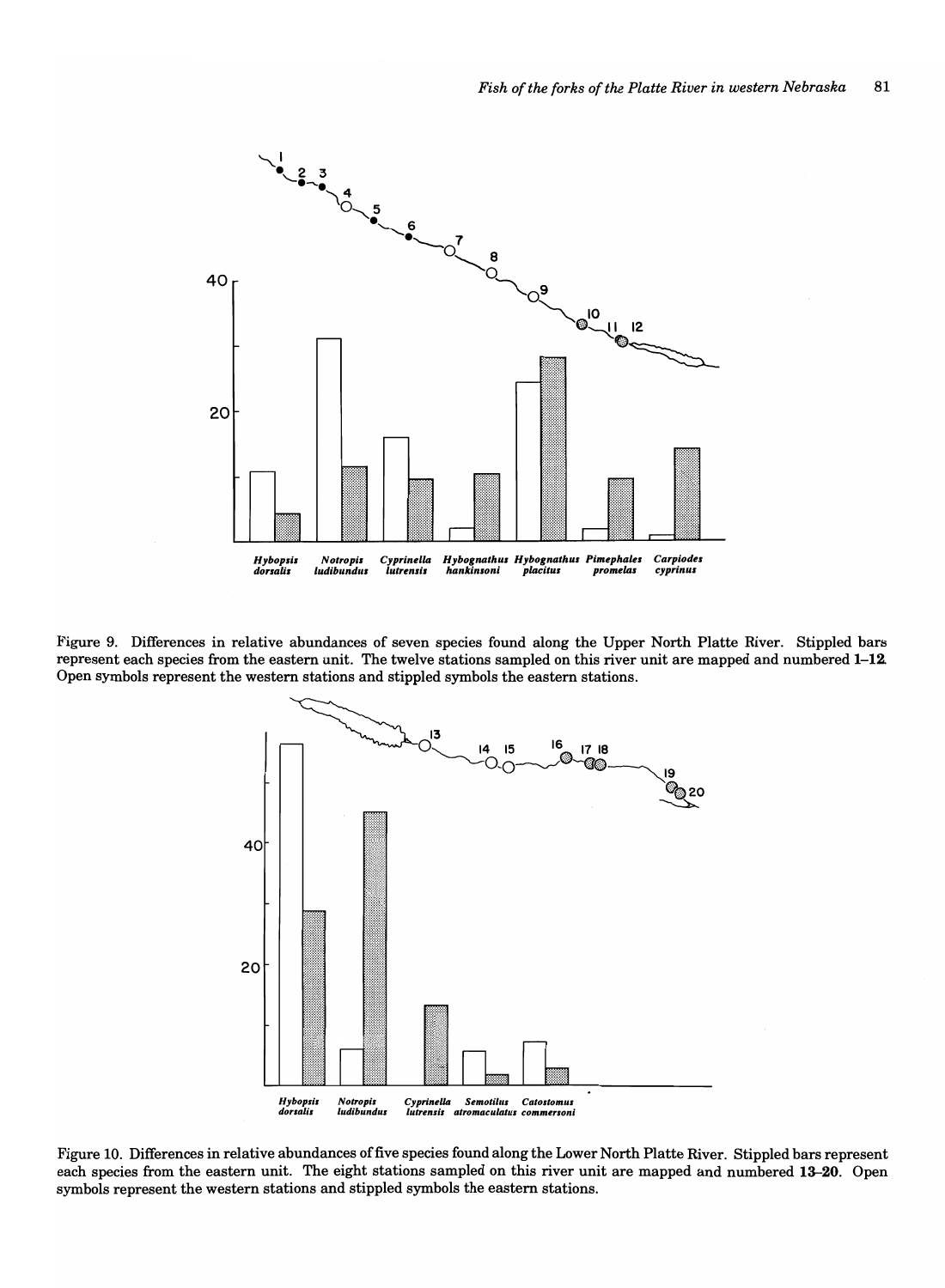

Figure 11. Differences in relative abundances of seven species found along the South Platte River. Broad, stippled, bars represent each species from the eastern unit. Species from the western section are represented by two narrow histogram bars, the left one reporting abundances before 1990 and the right one reporting abundances in the spring of 1995. The twelve stations sampled on this river unit are mapped and numbered 21-32. Open symbols represent the western stations and stippled symbols the eastern stations.

sity and/or the river was intermittent, prompting spot decisions to sample elsewhere during the field trip.

The changes in the ichthyofauna of the western South Platte can be appreciated by reference to some data that are not strictly comparable (Table 4). In June 1995, the South Platte River experienced severe flooding for the first time since 1983. That flooding interrupted our sampling plans and prevented the acquisition of summer samples in 1995. We were able to sample the western South Platte five times in the early spring (March/April) but those data reflect the vagaries of spring sampling (low diversity and absence of large fishes as well as those that show some migratory behaviors). The spring 1995 samples reveal the near absence of *Cyprinella lutrensis*, the rarity of *Catostomus commersoni,* and a high frequency for *Semotilus atromaculatus.* We were able to sample the western South Platte at four localities in September 1995 (following the flood) and those data parallel the summer (from the 1980s) numbers in part. We see the data for *Campostoma anomalum, Hybopsis dorsalis,* and *Notropis ludibundus* as comparable and argue that none of those species experienced any change in relative abundance between the 1980s and late 1995. We also think that the data for *Carpiodes eyprinus* and *Cyprinus carpio* are comparable except for the caveat that each is over-represented by young-of-the-year in

the September 1995 samples. For the other five species, we think that the late 1995 data differ appreciably from the data in the 1980s (Fig. 10). For *Fundulus zebrinus,* there appears to be a postflood decline in abundance, whereas *Pimephales promelas* has increased in relative abundance. Each of these putative changes is consistent across the four autumn sampling stations. *Catostomus eommersoni, Cyprinella lutrensis,* and possibly *Hybognathus hankinsoni* are species whose declines in abundance occurred in the late 1980s and/or early 1990s, perhaps in response to the general decline in flows of the South Platte River. Twenty-one of the 26 species taken in the 1980s were found during our more limited surveys in September 1995. Our failure to take *Hybognathus plaeitus, Rhiniehthys eataraetae, Culaea ineonstans,* and *Perea flaveseens* in September 1995 probably reflects sampling effort because none of these species was ever abundant in the western South Platte. We did not take *Hybognathus hankinsoni* in September 1995 but frankly expected to do so, in spite of its earlier rarity (the four samples from September 1995 involve 364, 752, 834, and 974 specimens, samples that we think large enough to encounter a species with a relative abundance around 1%). In September 1995, we found *Fundulus seiadieus* young-of-the-year, a species that JDL failed to detect on the western South Platte in the interval from 1975 to 1993, even when searching explicitly for it (1986-1992). We attribute its arrival to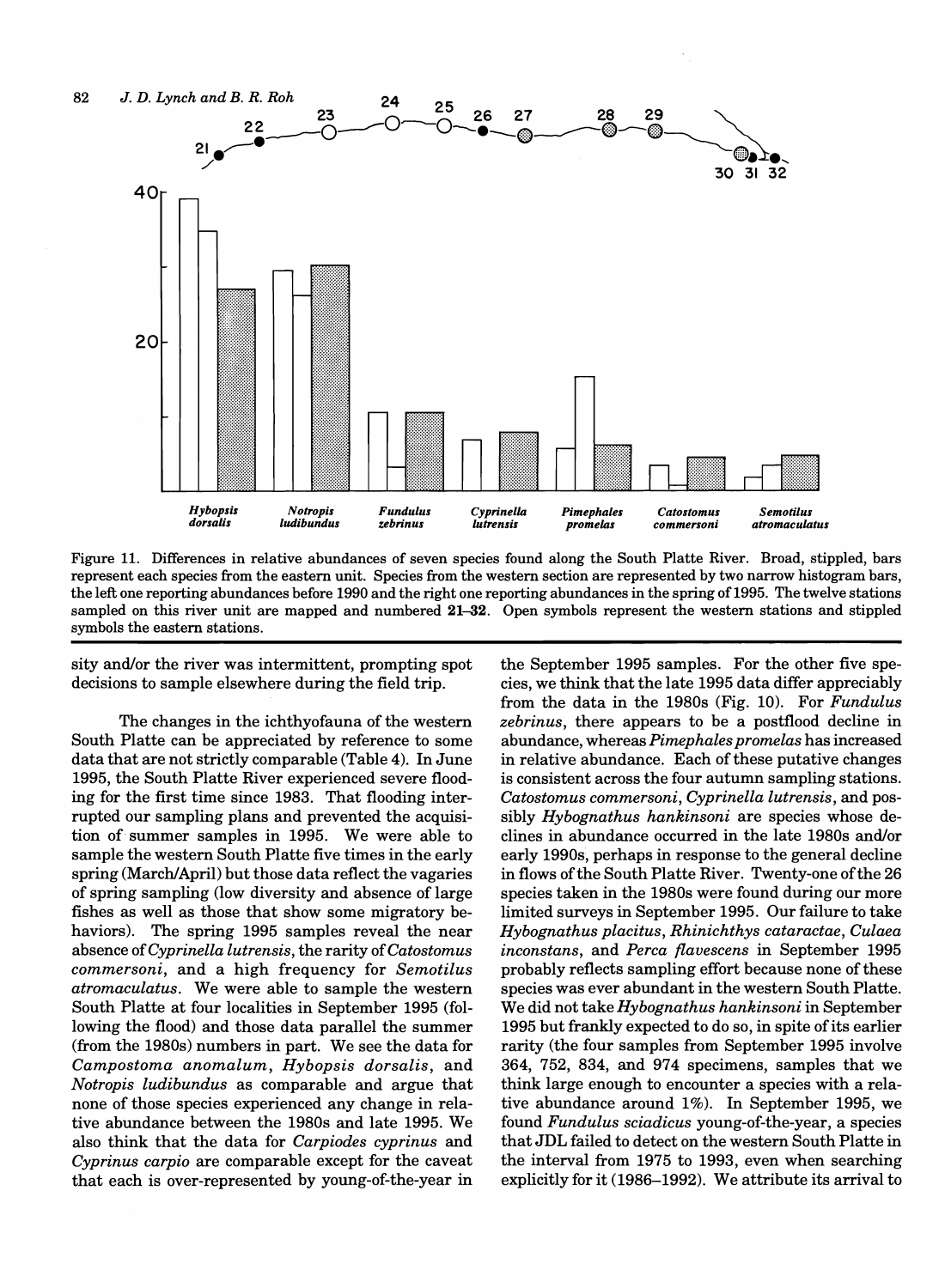|                |                             | ${\bf 1980 s^1}$ |           | $prefloat2 postfloat3$ |  |
|----------------|-----------------------------|------------------|-----------|------------------------|--|
|                |                             |                  |           |                        |  |
|                | 17. Hybopsis dorsalis       | 39.1             | 59.7      | 35.0                   |  |
|                | 20. Notropis ludibundus     | 29.7             | 5.5       | 25.2                   |  |
|                | 34. Fundulus zebrinus       | 10.3             | 14.2      | 3.3                    |  |
|                | 13. Cyprinella lutrensis    | 7.0              | ٠         | $\ddot{}$              |  |
|                | 23. Pimephales promelas     | 5.5              | 3.7       | 15.2                   |  |
| 9 <sub>1</sub> | Catastomus commersoni       | 3.6              | 0.7       | 0.9                    |  |
|                | 26. Semotilus atromaculatus | 1.7              | 13.0      | 3.5                    |  |
|                | 12. Campostoma anomalum     | 1.0              | 3.0       | 1.8                    |  |
| 15.            | Hybognathus hankinsoni      | 0.9              | $\ddot{}$ |                        |  |
| 7.             | Carpiodes cyprinus          | 0.4              |           | $1.3\,$                |  |
|                | 14. Cyprinus carpio         | 0.4              |           | 6.3                    |  |
|                | <b>Species taken</b>        | 26               | 10        | 22                     |  |

Table 4. Changes in relative abundances of eleven species of the fish fauna in the western section of the South Platte River between 1980 and 1995.

ISamples in June, July, and August (1980-1988) from Brule (six), Ogallala (four), and Roscoe (three). <sup>2</sup>Five samples in March and April 1995 (Big Springs, Brule, Korty, Paxton, and Roscoe). 3Four samples in September 1995 (Big Springs, Brule, Ogallala, and Western Canal).

flood-aided dispersal. Given the inappropriate floodresponse behaviors of *Gambusia affinis* (Meffe, 1984), we had expected G. *affinis* to be absent from much of the western South Platte but instead found the species at Big Springs, Brule, and the Western Canal sites (stations 21-23). Previously, JDL observed a decline in G. *affinis* populations in the Middle Platte following sustained, court-ordered water releases (summer, 1990) from irrigation impoundments, and we noted comparable declines ofG. *affinis* populations in our surveys of the South Platte in September and October 1995. However, sustained flows of two or three months, even in the form of flood events, appear incapable of eliminating G. *affinis.* 

## ACKNOWLEDGMENTS

In addition to approximately 300 students in Ichthyology (1975-1995), who gladly bent their backs and acquired sunburns in quest of little fishes in these rivers, JDL was aided by an outstanding group of graduate teaching assistants (Lisa Holy, Randy Morrison, Paul Ostermeier, Brian Roh, John Rowe, and Lyndon Ruhnke) in class management and collecting (1986- 1993). Our collecting activities were aided materially by the participation on various occasions of Jody Haynes, Douglas Lynch, and, especially, J. Mathew Weekly. Access to restricted areas for collecting was facilitated through the good offices of Monte Madsen (Nebraska Game and Parks Commission, North Platte) and Mark Peyton (Central Nebraska Public Power, Gothenburg). The directors of Cedar Point Biological Station (Joan

Darling, John Janovy, Tony Joern, Brent Nickol, Bill Scharf, and Linda Vescio) and its manager (Ron Randall) extended numerous courtesies while providing logistic support for our activities. Scientific collecting permits were provided by Nebraska Game and Parks Commission. William Fink (University of Michigan), Patricia Freeman and Tom Labedz (University of Nebraska-Lincoln), Wayne Hubert (University of Wyoming), and Ed Wiley (University of Kansas) accepted gifts of voucher specimens and/or provided information concerning specimens under their care. Ken Bazata provided corrections concerning DEC records.

## LITERATURE CITED

- Bazata, K. 1991. *Nebraska stream classification study.*  Dept. Environmental Control,  $x + 342$  pp.
- Baxter, G. T., and J. R. Simon. 1970. *Wyoming Fishes.*  Bulletin No.4, Wyoming Game and Fish Department, Cheyenne. 168 pages.
- Bliss, Q. P., and S. Schainost. 1973. *[Nebraska} Stream Inventory Report.* Lincoln, Nebraska Game and Parks Commission: Reports in 13 individual volumes.
- Chadwick and Associates, Inc. 1995. *Fish monitoring study* / *Central Platte River, Nebraska,* 1994. Prepared for Nebraska Public Power District and the Central Nebraska Public Power & Irrigation District. Littleton, Colorado, Chadwick Ecological Consultants, Inc.: 49 pp.  $1-49+7$  pp. of appendices.
- Cross, F. B. 1967. *Handbook of fishes of Kansas.* Univ. Kansas Museum of Natural History, Misc. Publ. 45: 1-357.